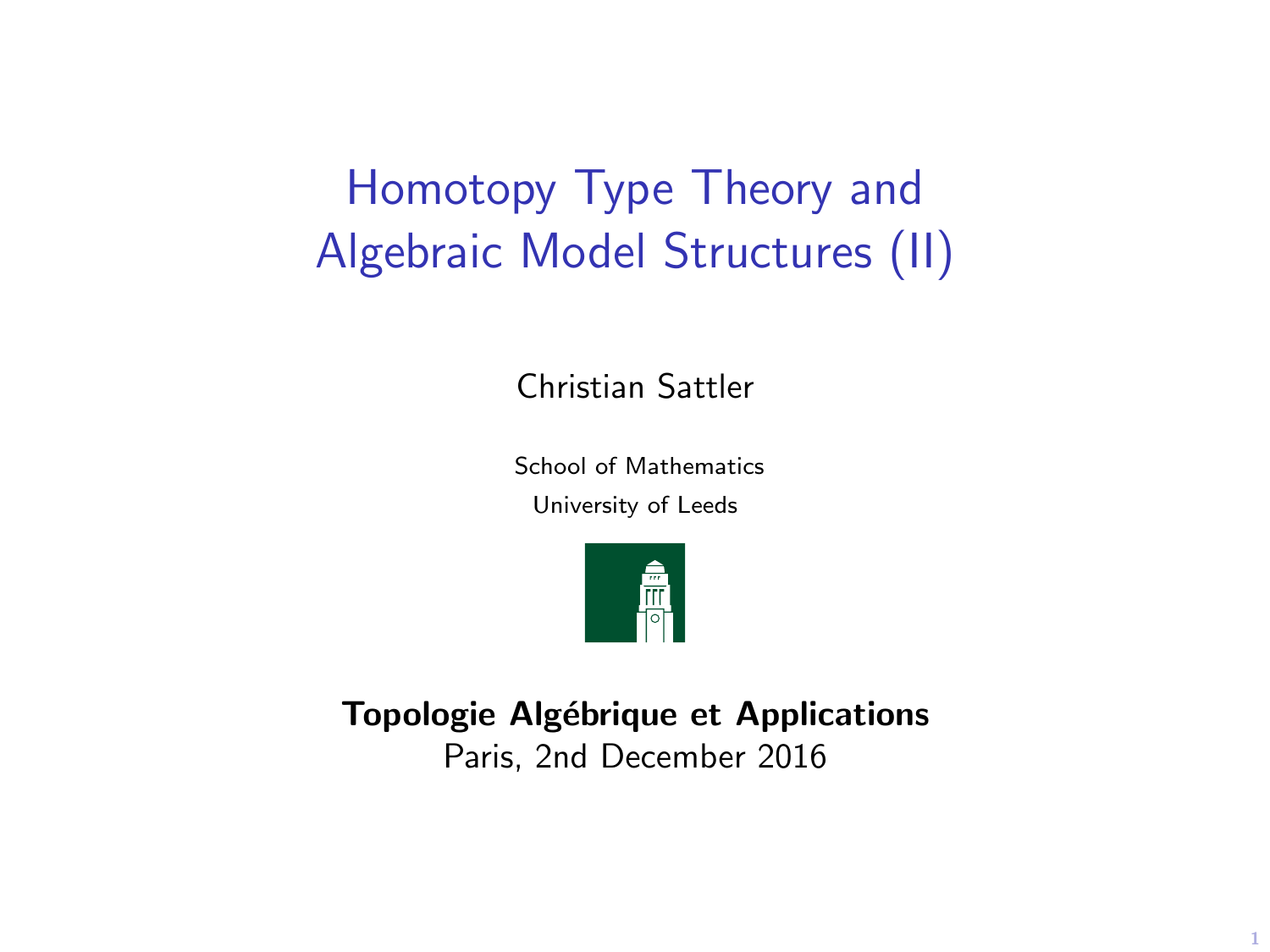### Current status

### Last talk:

- (1) algebraic weak factorization system (Cof,TrivFib),
- (2) algebraic weak factorization system (TrivCof, Fib),
- (3) (TrivCof, Fib) has the Frobenius property.

### This talk:

- (4) prove the glueing property,
- (5) prove the fibration extension property,
- (6) show that we have an algebraic model structure.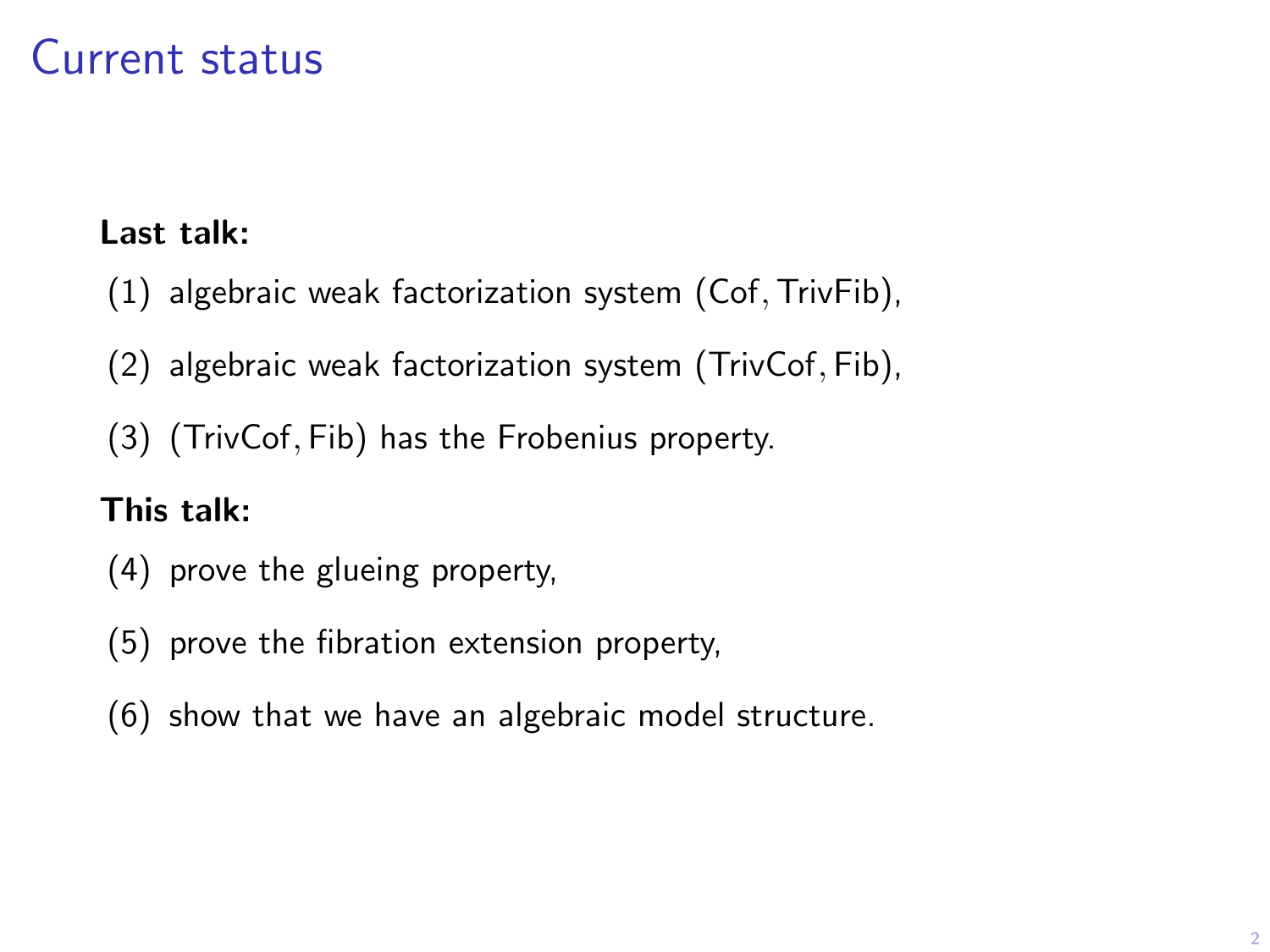# Setting (I)

Presheaf category  $\mathcal{E}$ .

Functorial cylinder  $X \mapsto I \otimes X$ , endpoint inclusions  $\delta^k \otimes X \colon X \to I \otimes X$ .

- (C1)  $I \otimes (-)$  has contractions,
- (C2)  $I \otimes (-)$  has connections,
- (C3)  $I \otimes (-)$  has a right adjoint hom $(I, -)$ ,
- (C4)  $I \otimes (-) : \mathcal{E} \rightarrow \mathcal{E}$  preserves pullback squares,
- (C5) the endpoint inclusions  $\delta^k \otimes X \colon X \to I \otimes X$  are cartesian;

#### Remark.

All structure on the functorial cylinder  $I \otimes (-)$  transposes to dual structure on the functorial cocylinder hom $(I, -)$ , e.g.: endpoint projections hom $(\delta^k, X)$ : hom $(I, X) \to X$ .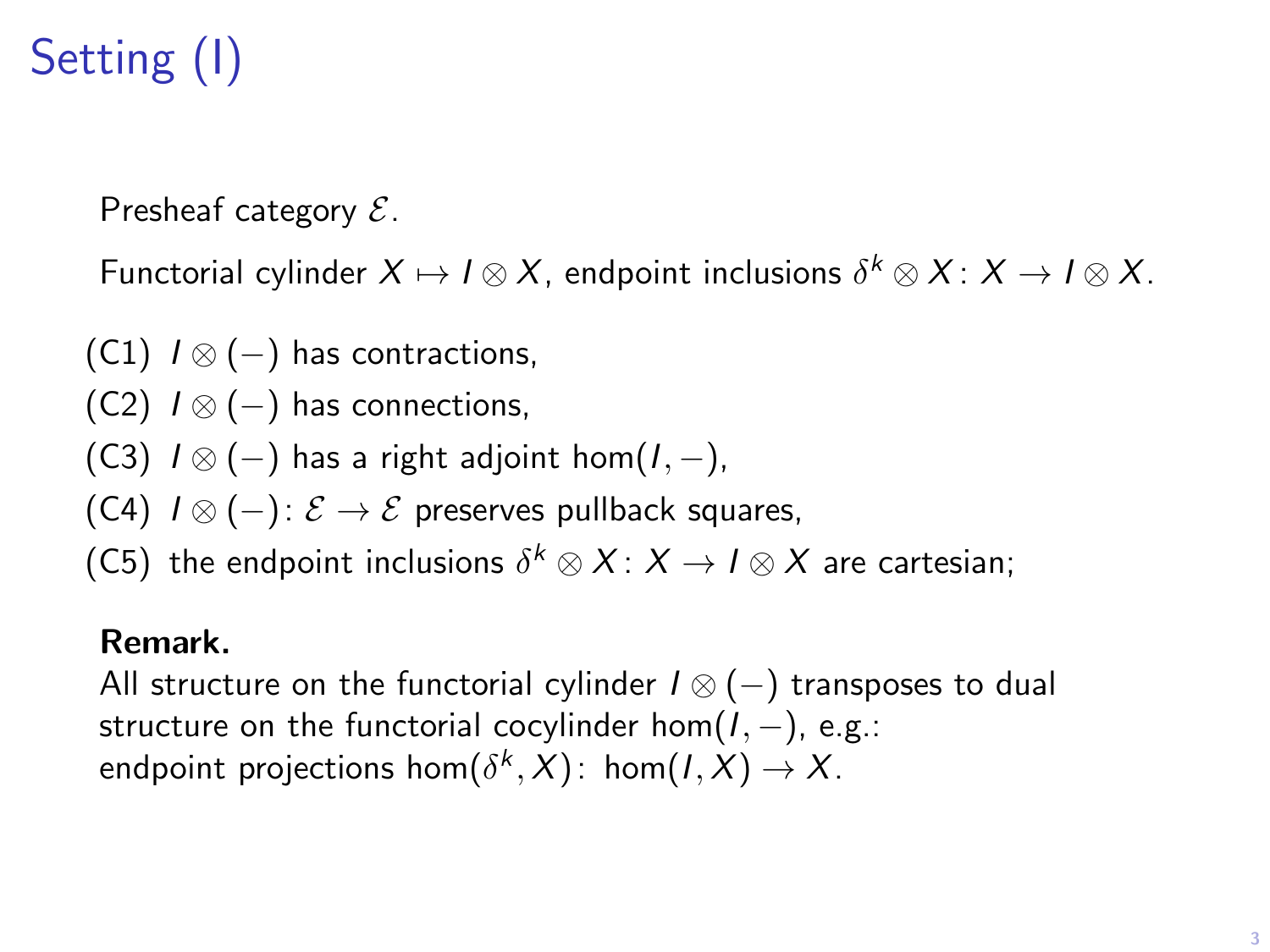# Setting (II)

Full subcategory  $\mathcal{M} \hookrightarrow \mathcal{E}^\rightarrow_{\mathsf{cart}}$  spanned by monomorphisms such that:

(M1) the unique map  $\perp_X$ : 0  $\rightarrow X$  is in M, for every  $X \in \mathcal{E}$ ,

- $(M2)$  M is closed under pullbacks,
- (M3)  $M$  is closed under pushout product with the endpoint inclusions,

 $M$  generates the awfs (Cof, TrivFib).

 $\{\delta^0, \delta^1\}$   $\hat{\otimes}$  *M* generates the awfs (TrivCof, Fib).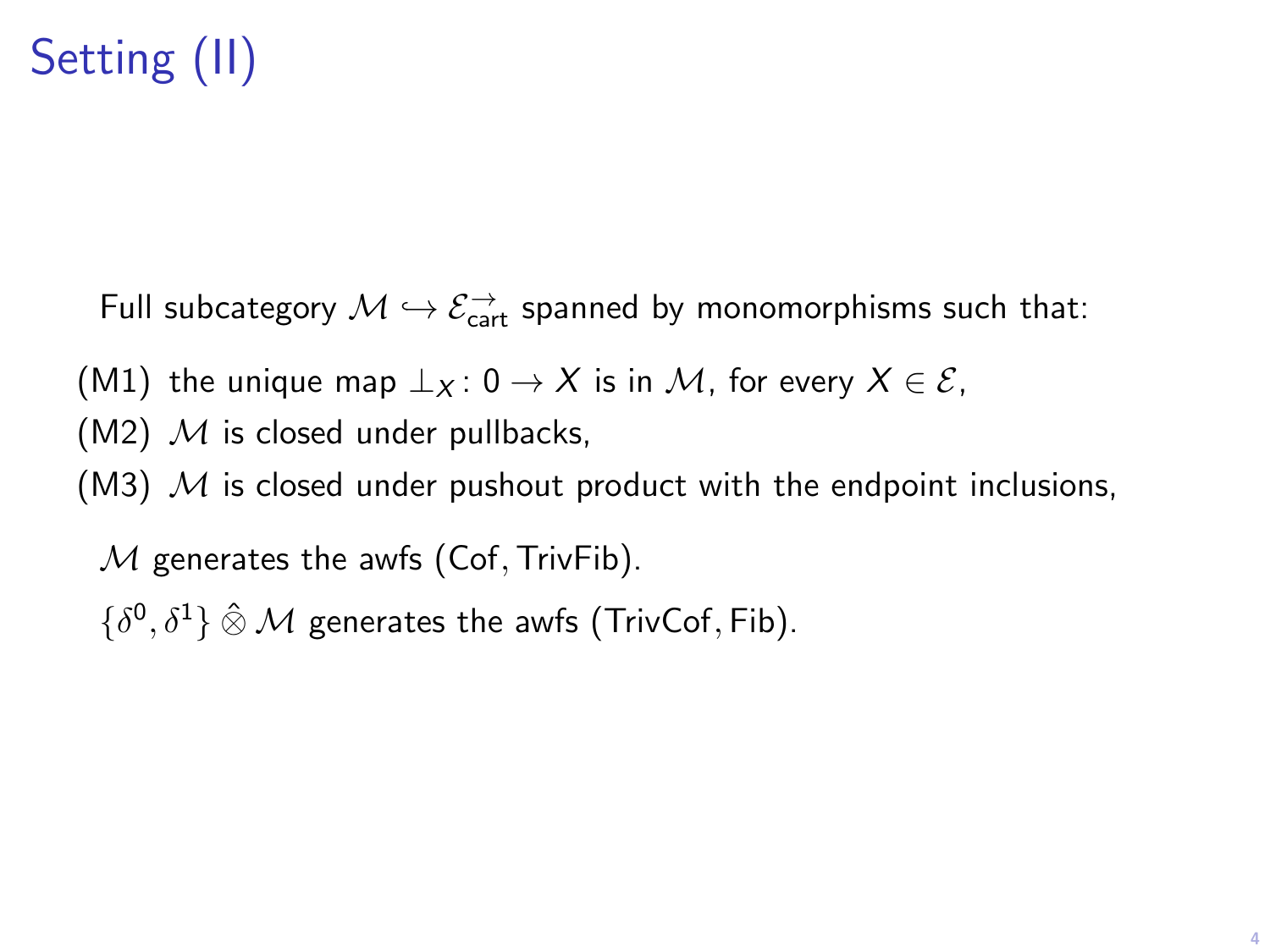### **Outline**

To simplify the presentation, we first do things non-algebraically in the traditional style:

- (4) prove the glueing property,
- (5) prove the fibration extension property,
- (6) show that we have a model structure.

In the last part, we will then treat some key points that appear in the algebraic setting, allowing us to conclude:

(7) we have an algebraic model structure.

Along the way, we will occasionally have to add a new assumption to our setting (C1–C5) and (M1–M3). This will be clearly indicated.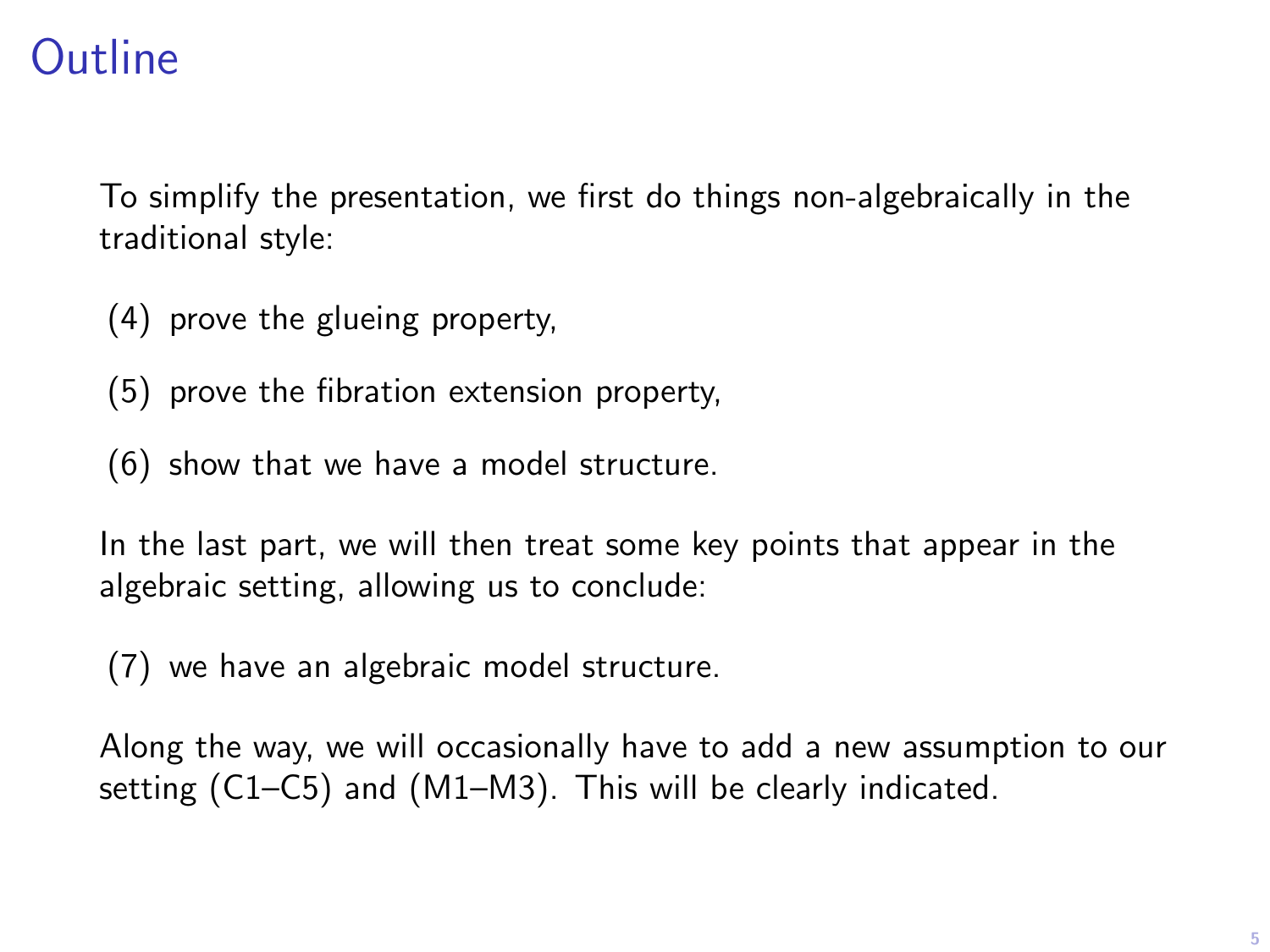### **Notation**

Before we can get going, we need to introduce some further notation.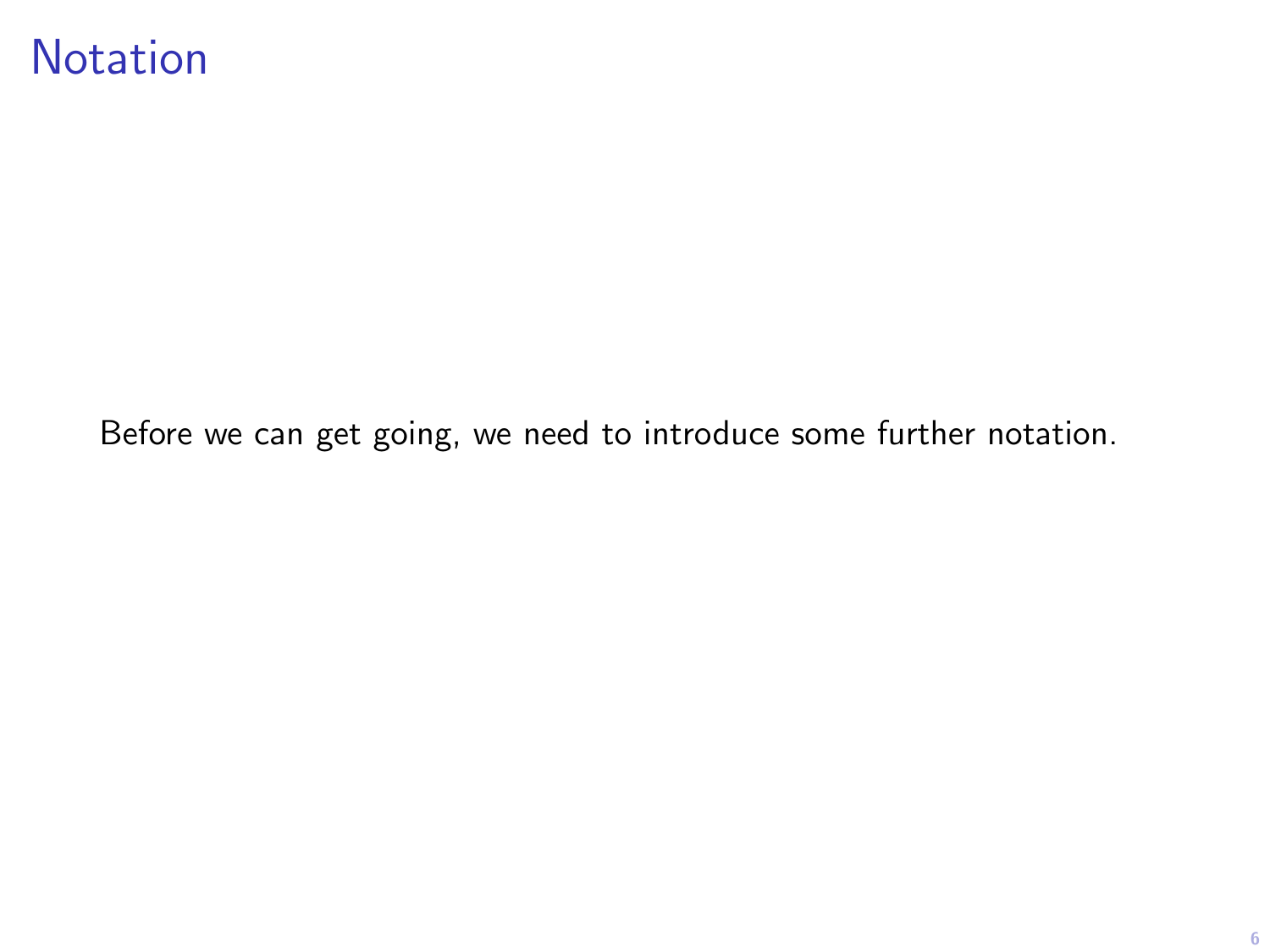### Notation: path objects

Given a fibration  $p: A \rightarrow B$ , we have the **path object** factorization

$$
A \xrightarrow{r} P_B A \xrightarrow{\langle d_0, d_1 \rangle} A \times_B A
$$

with  $d_0$  and  $d_1$  trivial fibrations where  $P_B A$  is defined as follows:



(hom denotes the pullback hom, adjoint to the pushout product  $\hat{\otimes}$ .)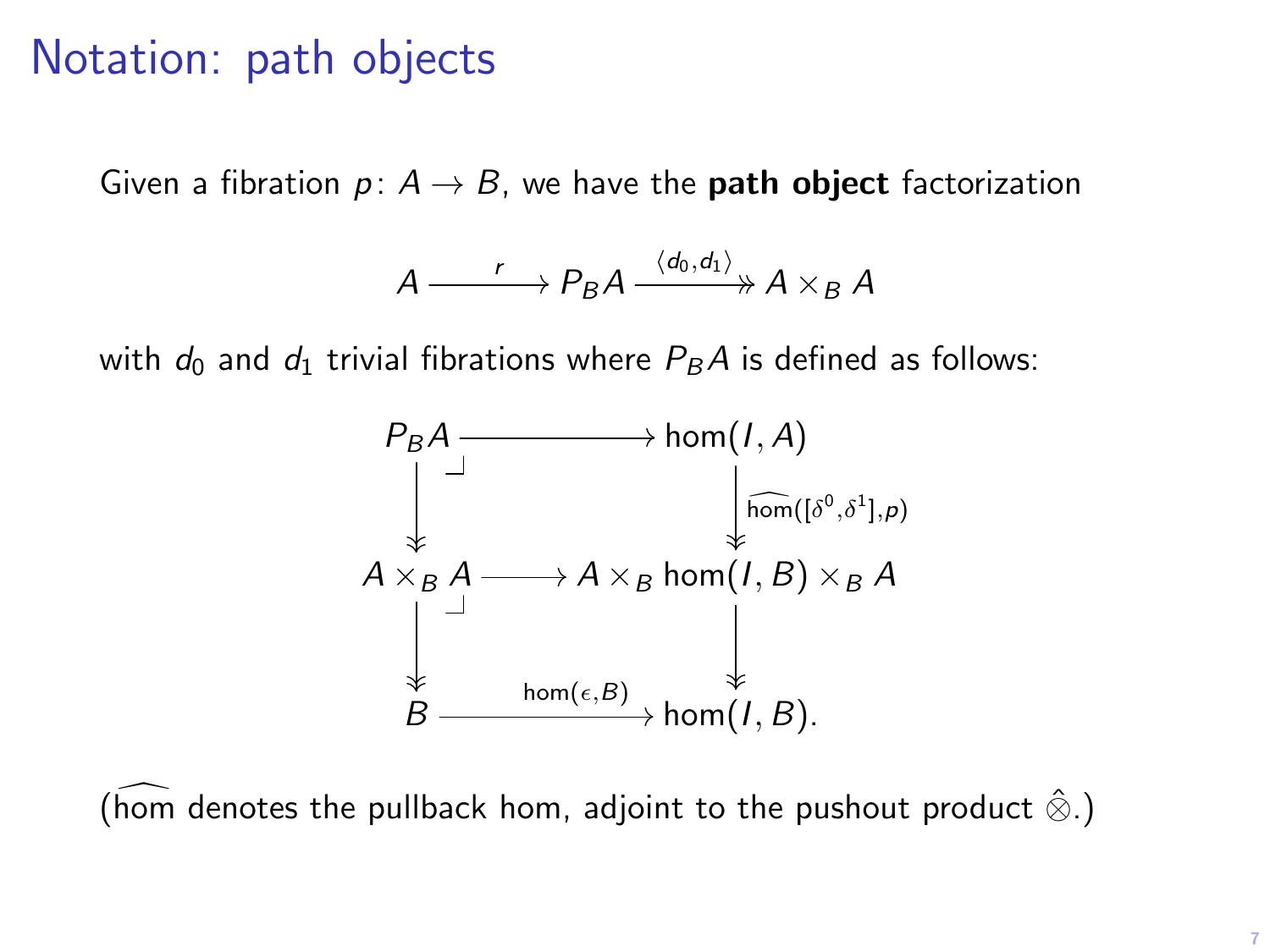### Notation: mapping path spaces

Given a map  $f: A \rightarrow B$  between objects fibrant over C, we have the mapping path space factorization



where  $M_c f = A \times_B P_c B$ .

f is a **homotopy equivalence** (over C) if  $M_c f \rightarrow B$  is a trivial fibration.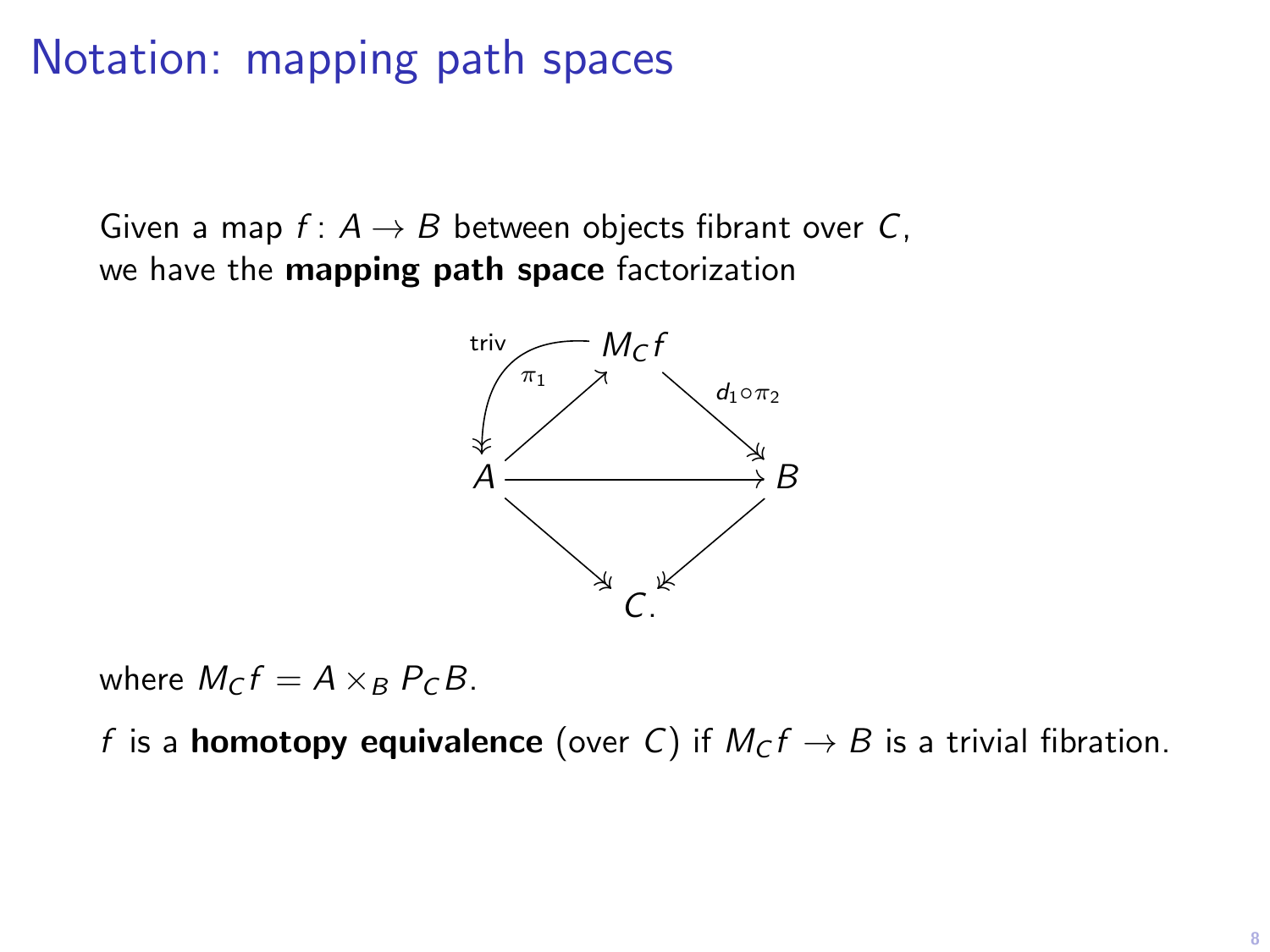# Goal (4): glueing property

Recall the **glueing property**, stating that weak equivalences between fibrations extend along cofibrations:



We don't yet have a notion of weak equivalence (will come with goal  $(6)$ ).

Instead, we prove the glueing property for homotopy equivalences. Every object is cofibrant (M1), so both statements will end up equivalent.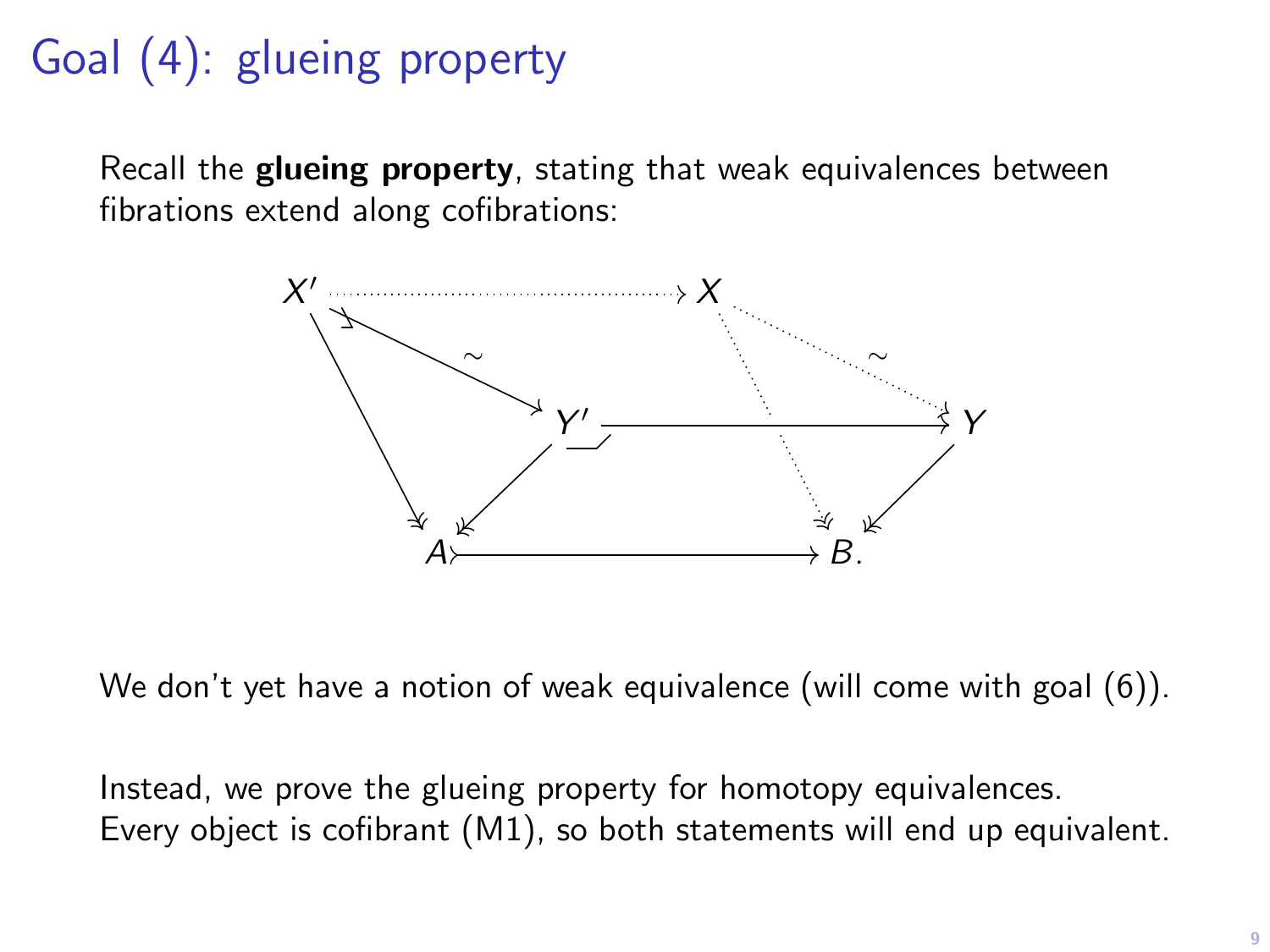# Goal (4): glueing property

```
Theorem (Glueing).
```
Homotopy equivalences between fibrations extend along cofibrations:



Every object is cofibrant (M1), so both statements will end up equivalent.

The proof we present is derived from Coquand et al.

**Proof.** We let  $X =_{def} i'_* X'$  be the pushforward of  $X'$  along  $i'$ . Since  $i'$  is mono, all horizontal squares form pullbacks as desired.

Critical: why is  $X \rightarrow B$  a fibration?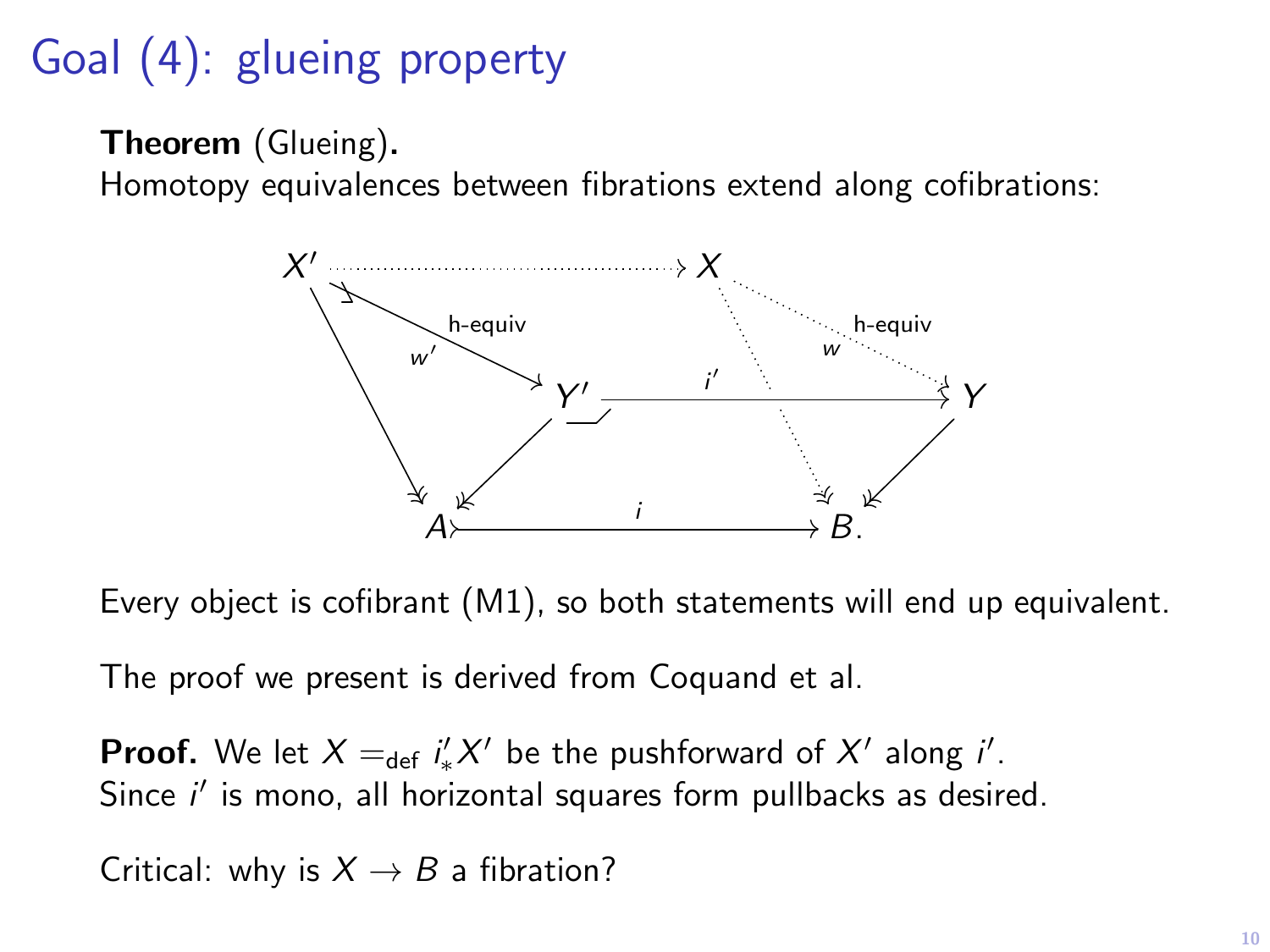# Goal (4): glueing property (proof)

Since  $w' \colon X' \to Y'$  is a homotopy equivalence over A, the second leg of the mapping path space factorization of  $w'$  will be a trivial fibration:



Since cofibrations are closed under pullback (M2), trivial fibrations are preserved under pushforward:

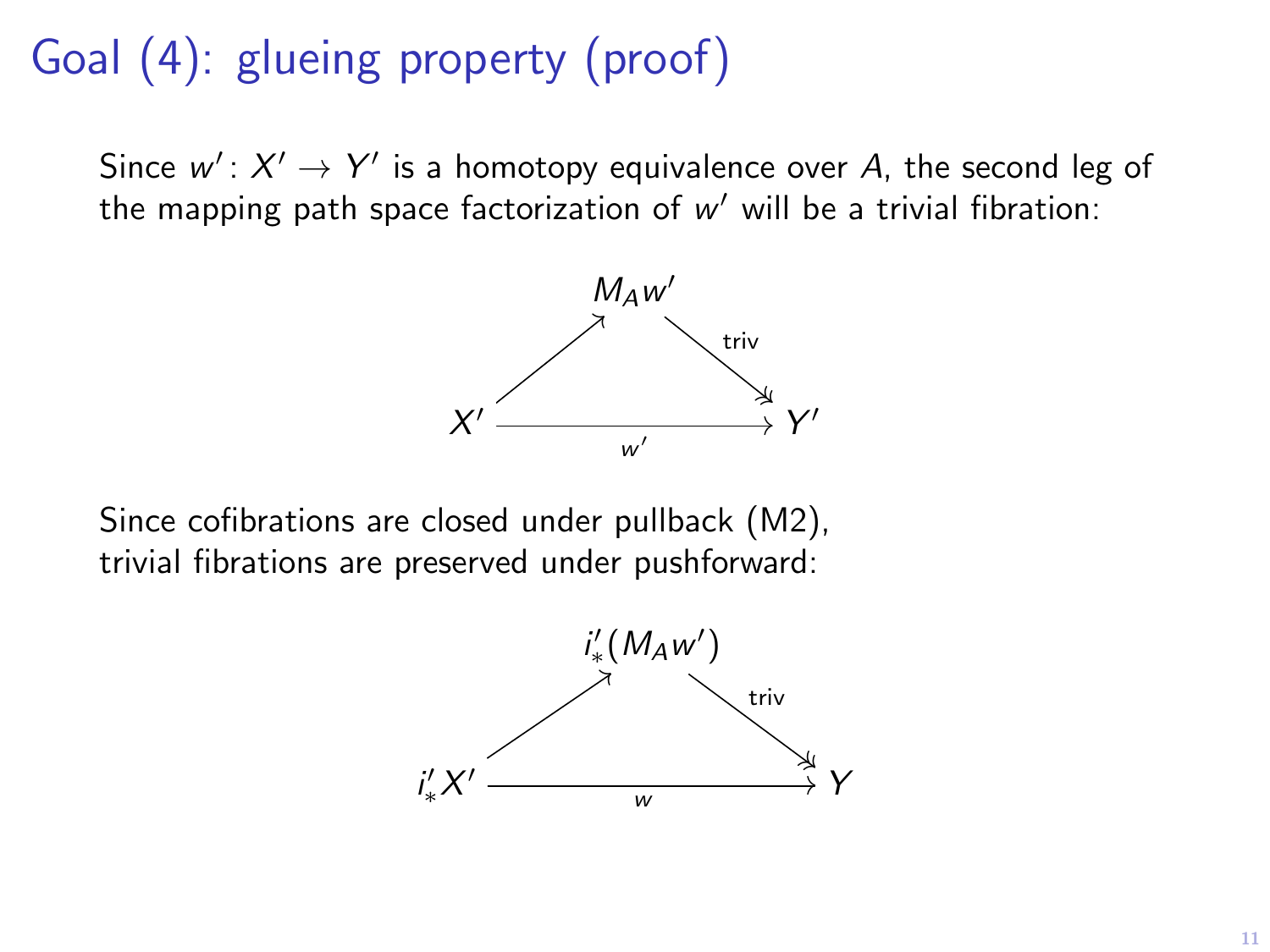# Goal (4): glueing property (proof)

Let us now work in the slice over B.

We claim (next slide) that  $\mathit{i}'_{*}X' \rightarrow \mathit{i}'_{*}(M_{A}w)$  further factorizes into a section to a trivial fibration followed by a trivial fibration:



Since Y is fibrant, so is N and its retract  $X \cong i'_*X'.$ 

This also exhibits w as a homotopy equivalence.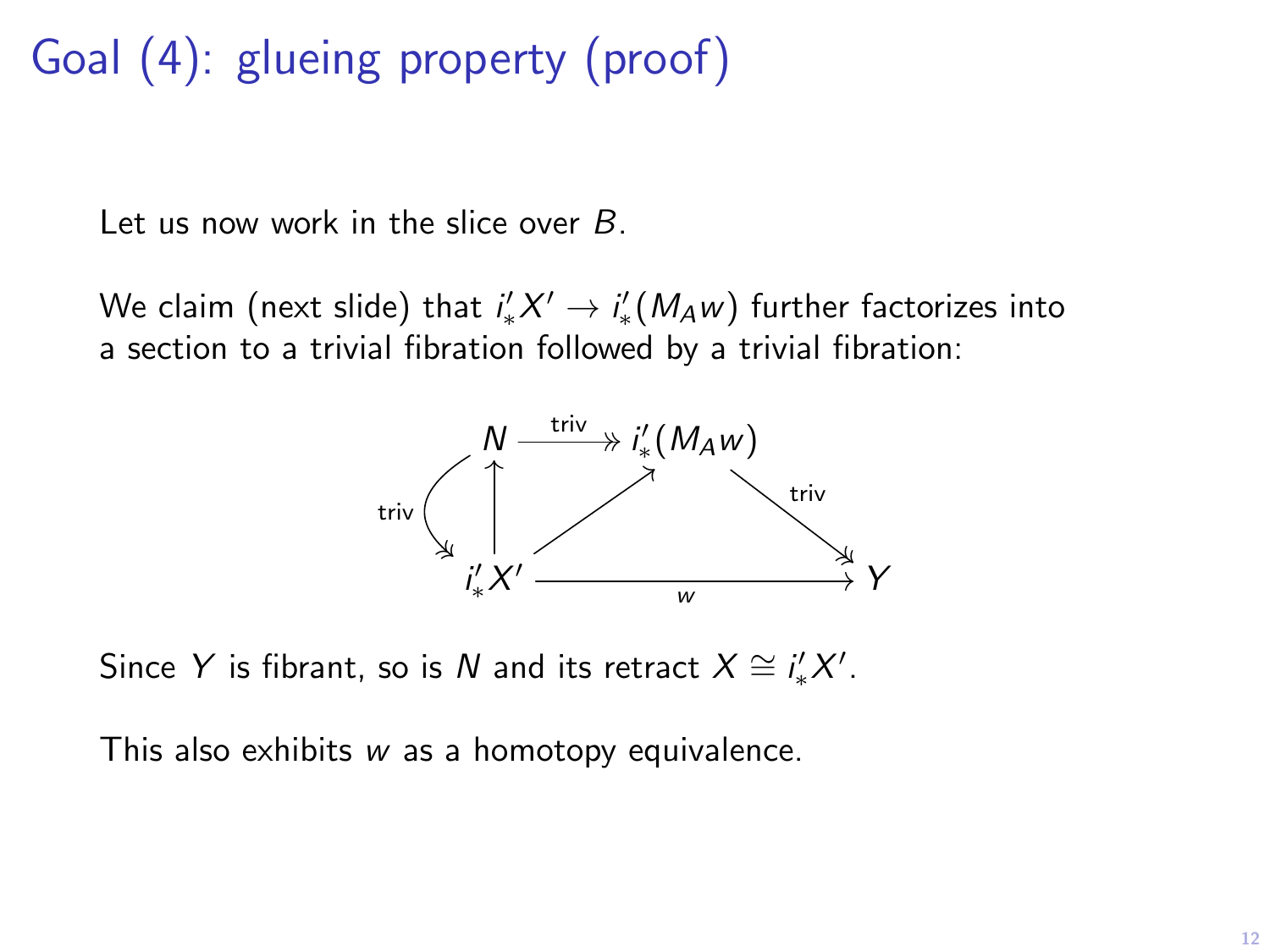# Goal (4): glueing property (proof)

By definition,  $X' \to M_A w$  is a pullback of  $Y' \to P_A Y'$ .

So instead we may verify that  $i'_*Y' \to i'_* P_A Y'$  factorizes into a section to a trivial fibration followed by a trivial fibration.

But  $i'_{*}Y' = Y$  and  $i'_{*}P_{A}Y' = i_{*}P_{A}Y' \times_{i_{*}Y'} Y = (P_{B}Y)^{A} \times_{Y^{A}} Y$ , so such a factorization is



The top map is the pullback exponential (over B) of  $d_1$  with  $i: A \rightarrow B$ .

To make it a trivial fibration, by adjointness we have to add the following assumption to our setting:

(M4)  $M$  is closed under binary union.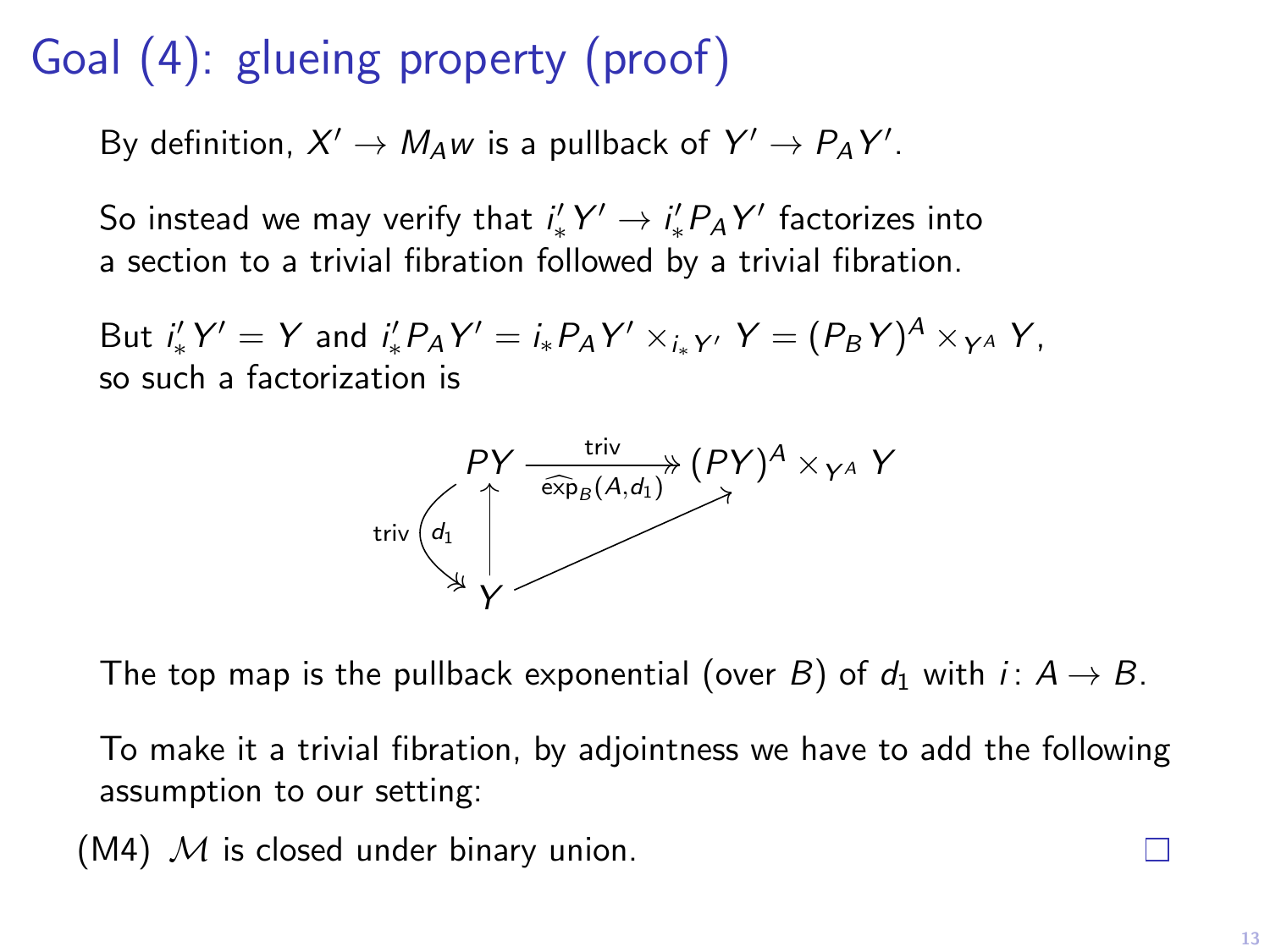## Goal (5): fibration extension property

Recall the **fibration extension property**, stating that fibrations extend along trivial cofibrations:



Assuming fibrations are local (see previous talk),

it suffices to show this for generating trivial cofibrations.

Recall: cylinder inclusions are a generating class for trivial cofibrations.

#### Lemma.

We can extend fibrations  $X \rightarrow A$  along cylinder inclusions  $A \rightarrow B$ :

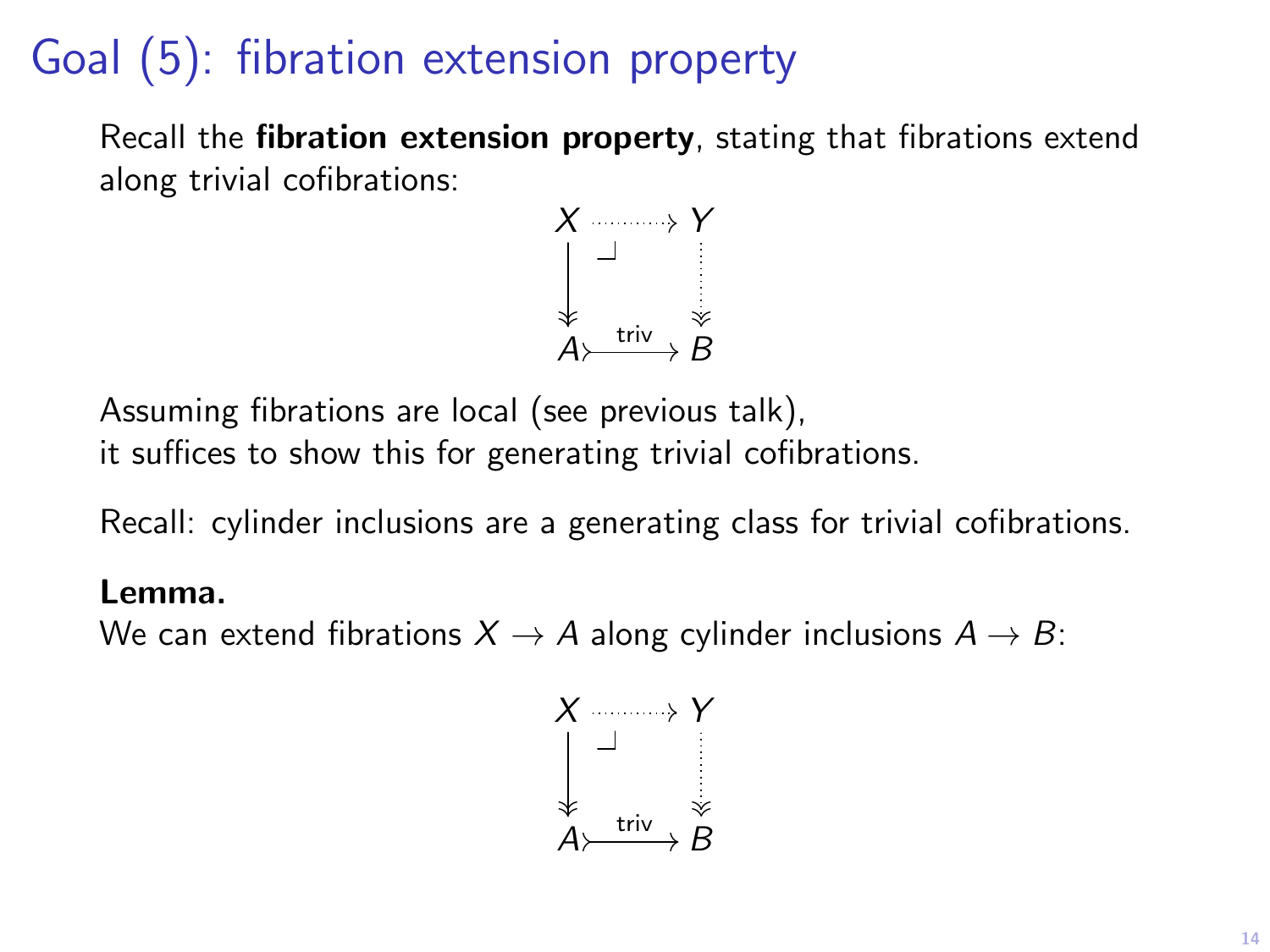Goal (5): fibration extension property (proof)

### Proof.

By a lemma (previous talk), the cylinder inclusion  $A \rightarrow B$  is a strong (say right) homotopy equivalence.

By a lemma (previous talk), the strong right homotopy equivalence  $A \rightarrow B$  gives rise to a retract of arrows:

$$
\{0\} \otimes A \longrightarrow (I \otimes A) \cup (\{1\} \otimes B) \longrightarrow \{0\} \otimes A
$$
  

$$
\downarrow \qquad \qquad \downarrow \qquad \qquad \downarrow
$$
  

$$
\{0\} \otimes B \longrightarrow I \otimes B \longrightarrow \{0\} \otimes B
$$

We start out with a fibration over  $A \cong \{0\} \otimes A$ . We pull it back to a fibration over  $(I \otimes A) \cup (\{1\} \otimes B)$ .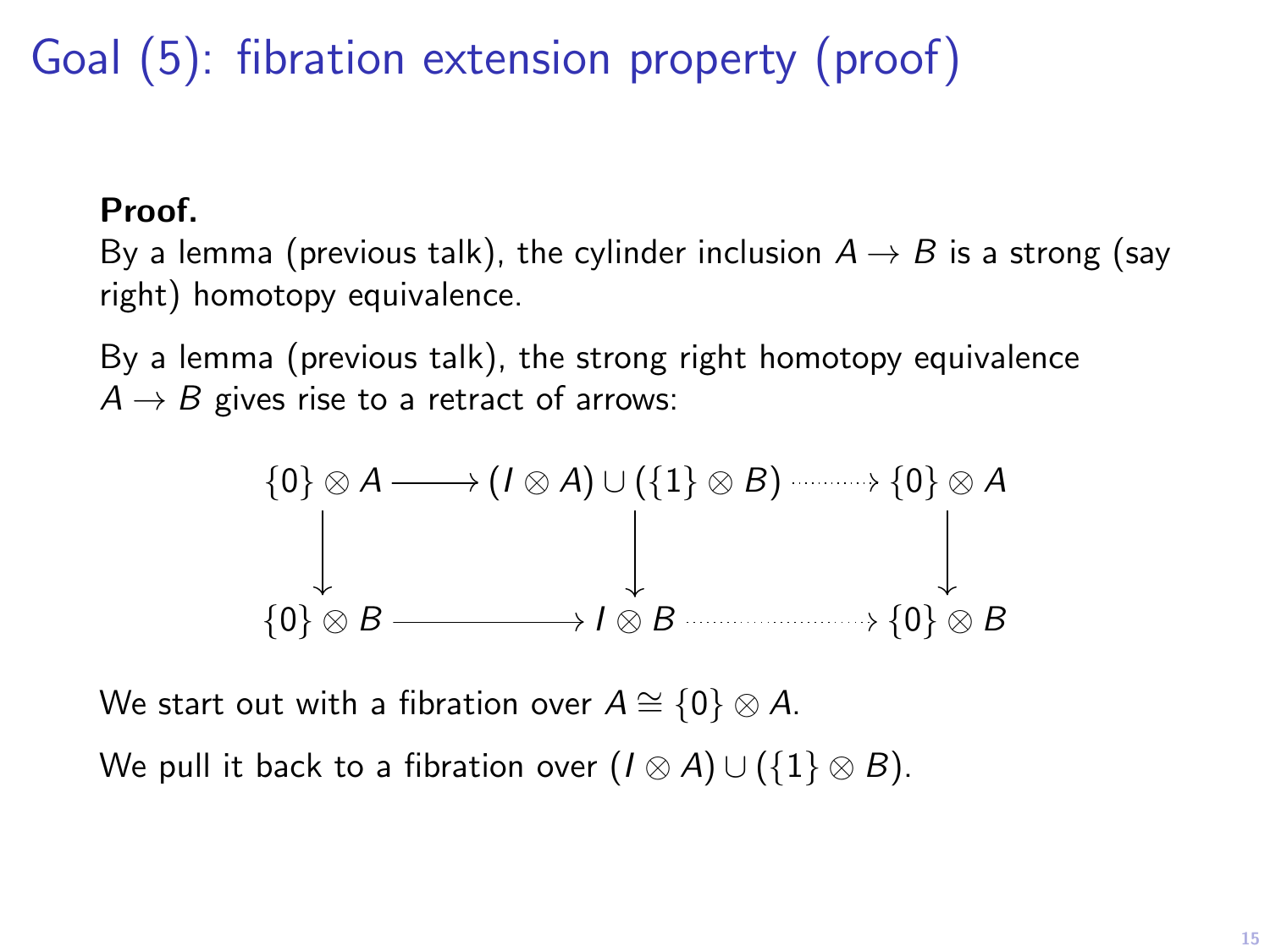## Goal (5): fibration extension property (proof)

A fibration over  $I \otimes A$  induces fibrant objects  $X_0$  and  $X_1$  over A and a homotopy equivalence between them (uses cofibrancy of objects (M1)).

Our fibration over  $(I \otimes A) \cup (\{1\} \otimes B)$  thus induces input data for glueing:



Note that  $X_0 \cong X$ .

The resulting fibration  $Y_0 \rightarrow B$  solves the fibration extension problem.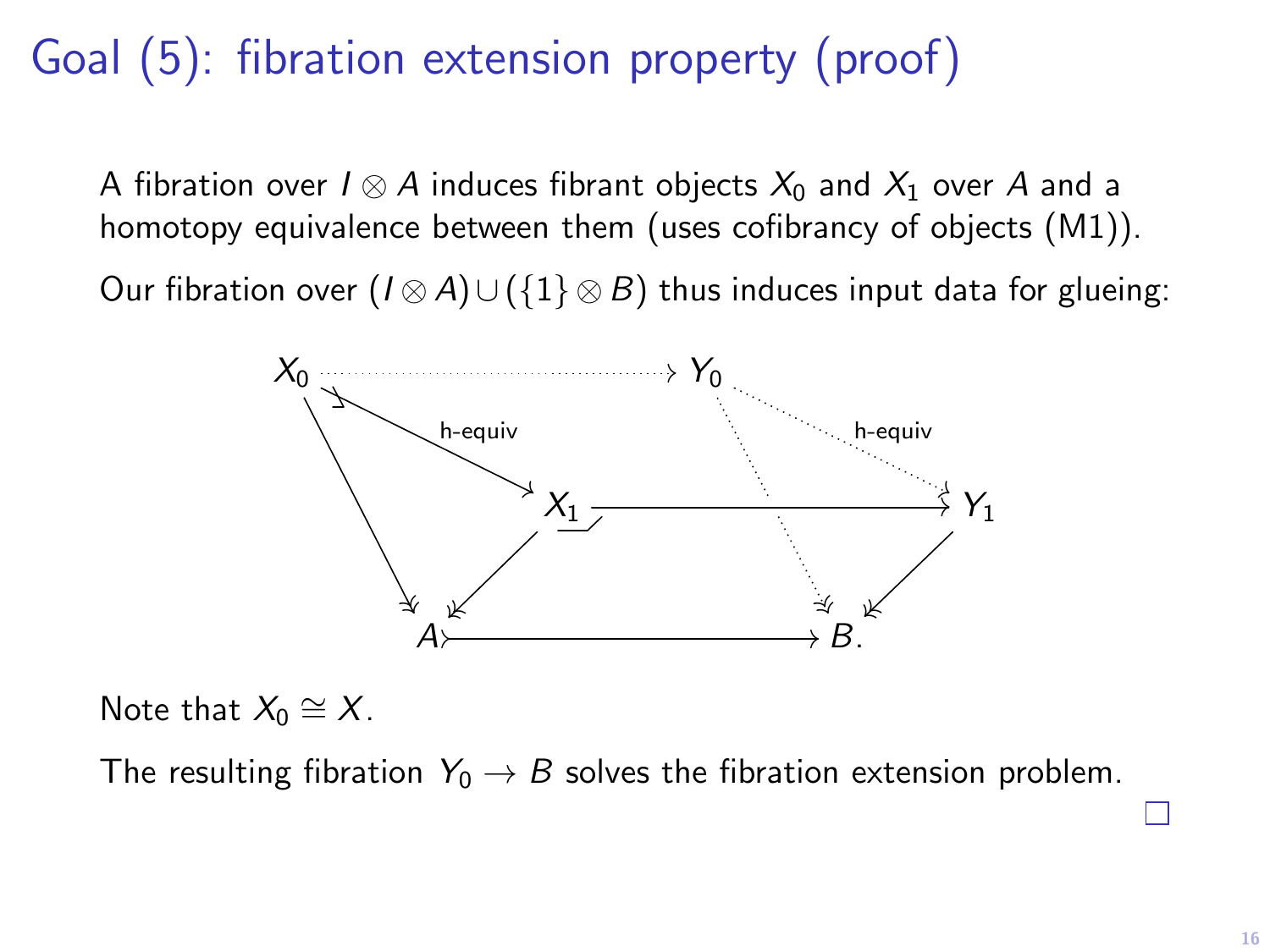# Goal (5): fibration extension property (proof)

From this point onwards, we assume that fibrations are local (in the sense of Cisinski, see previous talk).

We may then conclude from our lemma the following.

**Theorem.** The fibration extension property holds.

### Remark.

(i) We lack a mechanism for putting homotopy equivalences between fibrant objects over B back together to a fibration over  $I \otimes B$ .

Hence we cannot apply the glueing property directly to get fibration extension along cylinder inclusions.

(ii) Our detour via strong homotopy equivalences is an example of Coquand et al.'s technique reducing Kan filling to Kan composition.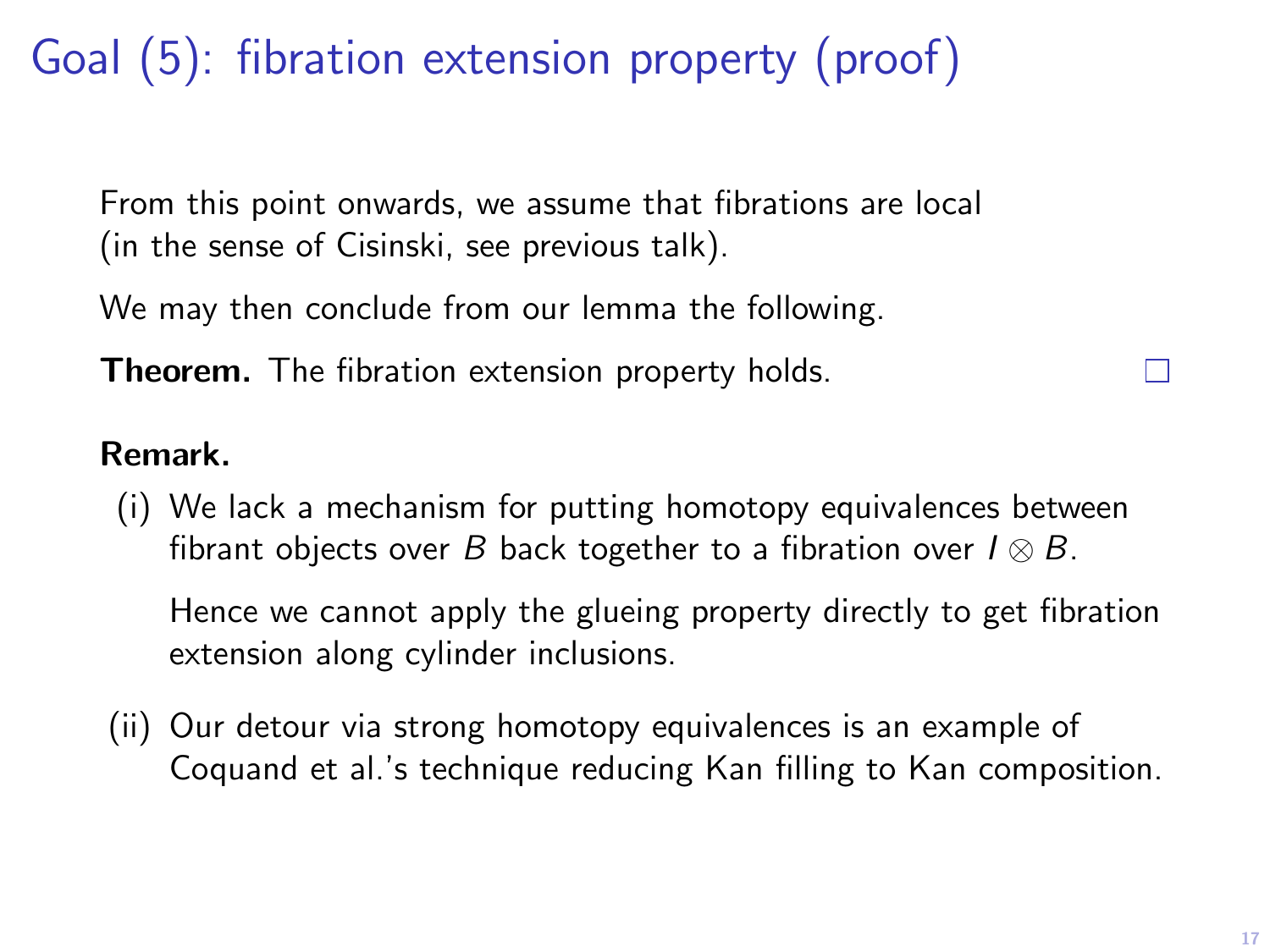# Goal (6): model structure

We now have the ingredients in hand to show that the weak factorization systems (Cof, TrivFib) and (TrivCof, Fib) form a model structure.

The definition of weak equivalence is forced upon us:

**Definition.** The class Weq  $\subseteq \mathcal{E}^{\rightarrow}$  of weak equivalences consists of all maps that factor as a trivial cofibration followed by a trivial fibration.

Lemma. We have:

- (i)  $Cof \cap Weq = TrivCof$ ,
- (ii) Fib ∩ Weq = TrivFib.

**Proof.** We have TrivCof, TrivFib  $\subseteq$  Weq for trivial reasons.

Standard retract arguments show that:

- (i) Cof ∩ Weq ⊆ TrivCof,
- (ii) Fib ∩ Weq  $\subseteq$  TrivFib.

It remains to show that weak equivalences satisfy 2-out-of-3.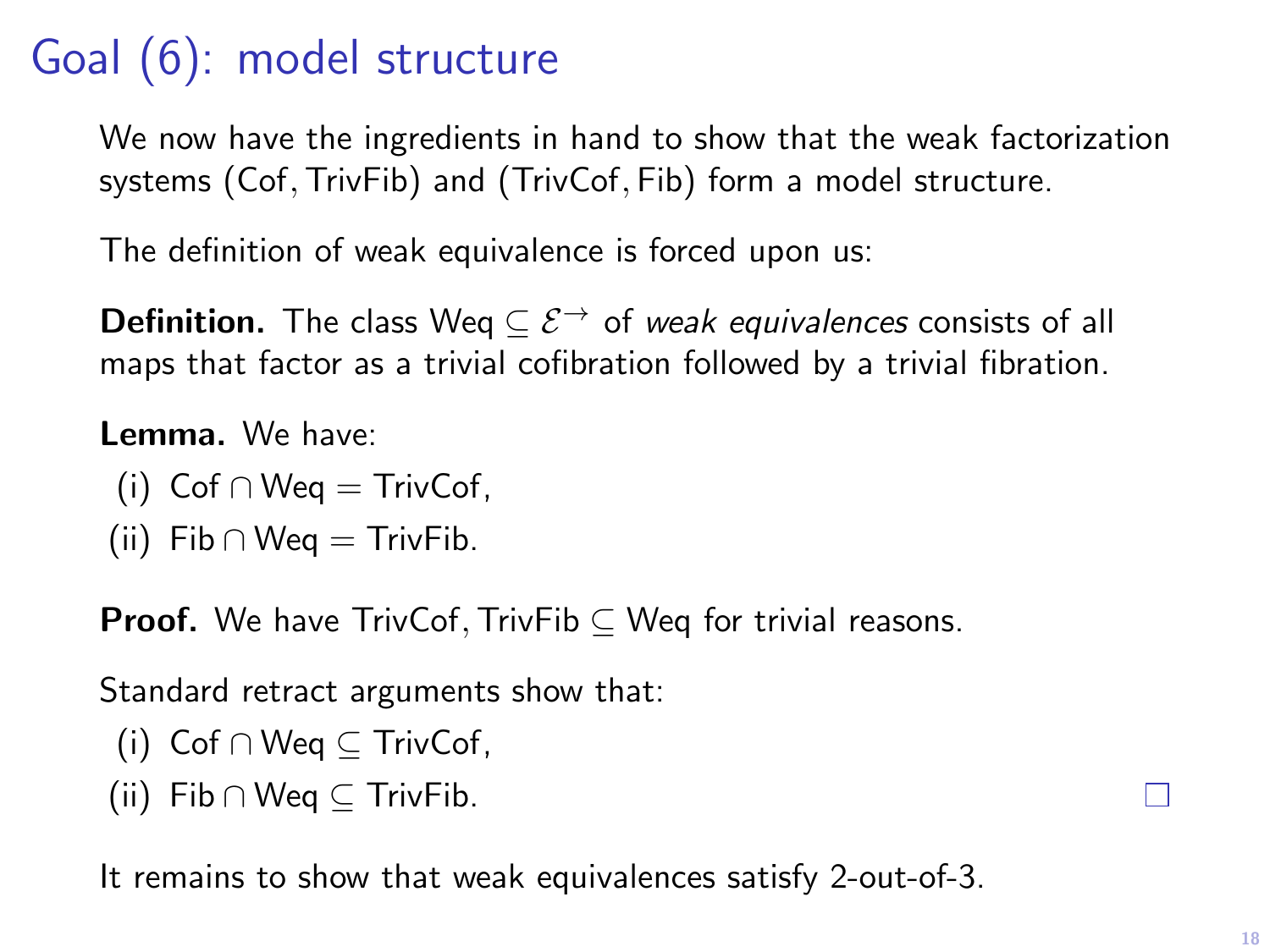### Goal (6): 2-out-of-3 for trivial fibrations among fibrations

Lemma. If two of the fibrations are trivial fibrations, then so is the third:



#### Proof.

Assume p and r trivial. Then p has a section (as everything is cofibrant), exhibiting  $q$  as a retract of  $r$ . Since  $r$  is trivial, so is its retract  $q$ .

Assume q and r trivial. Then  $p$  is retract of the composite trivial fibration

$$
\begin{array}{ccc}\n\hom(I, X) & \xrightarrow{\text{triv}} & \mathcal{X} \times_Y \hom(I, Y) \\
\hline\n\hom(\delta^0, p) & \text{triv} & \mathcal{X} \times_Y \widehat{\hom([\delta^0, \delta^1], q)} \\
\hom(I, Z) \times_Z Y & \xrightarrow{\text{triv}} & X \times_Z \hom(I, Z) \times_Z Y.\n\end{array}
$$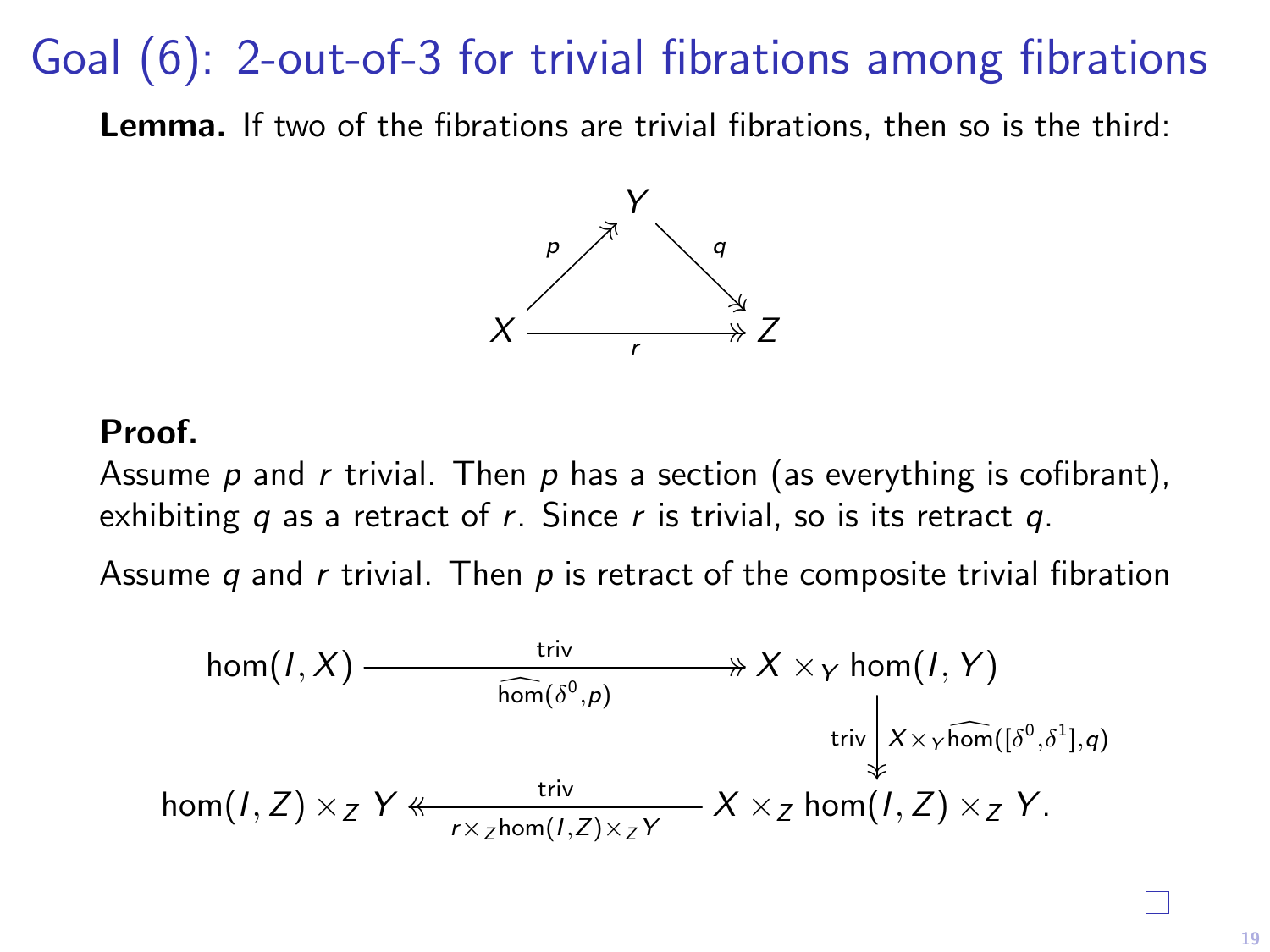## Goal (6): span property

**Lemma** (Span property). Given trivial cofibrations  $A \rightarrow X$  and  $A \rightarrow Y$ and a fibration  $X \rightarrow Y$  commuting as below:



we have  $p: X \rightarrow Y$  a trivial fibration.

**Proof.** We make  $p$  into a costrong deformation retract:



Trivial fibrations can be seen to coincide with fibrations that are costrong deformation retracts.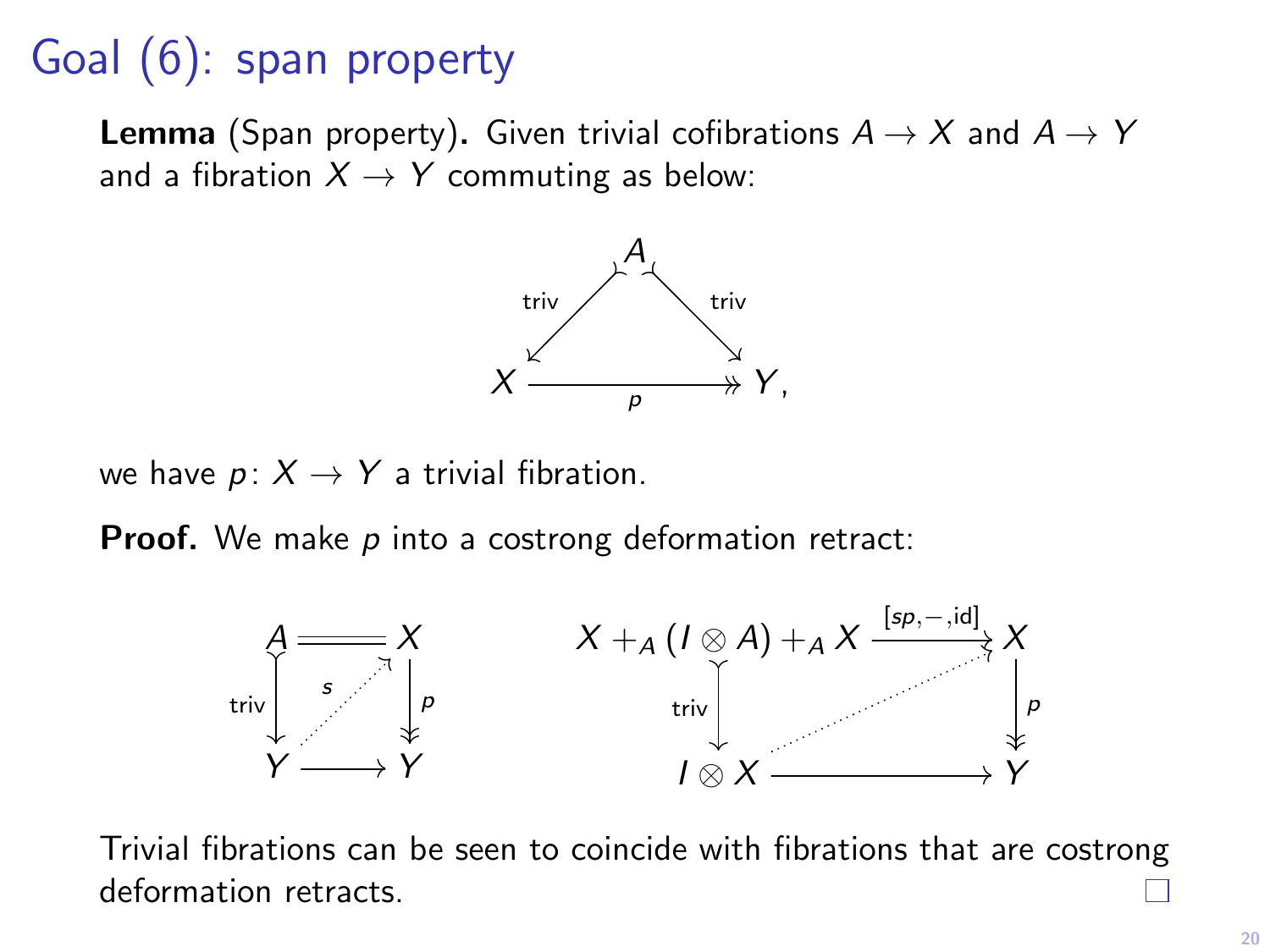## Goal (6): factorization lemma

Lemma (Factorization lemma). Consider two (TrivCof, Fib)-factorizations of a map  $X \rightarrow Y$ :



If  $M_1 \rightarrow Y$  is a trivial fibration, then so is  $M_2 \rightarrow Y$ .

In particular, a map  $f$  is a weak equivalence if any specific (TrivCof, Fib)-factorization of  $f$  has trivial fibration part.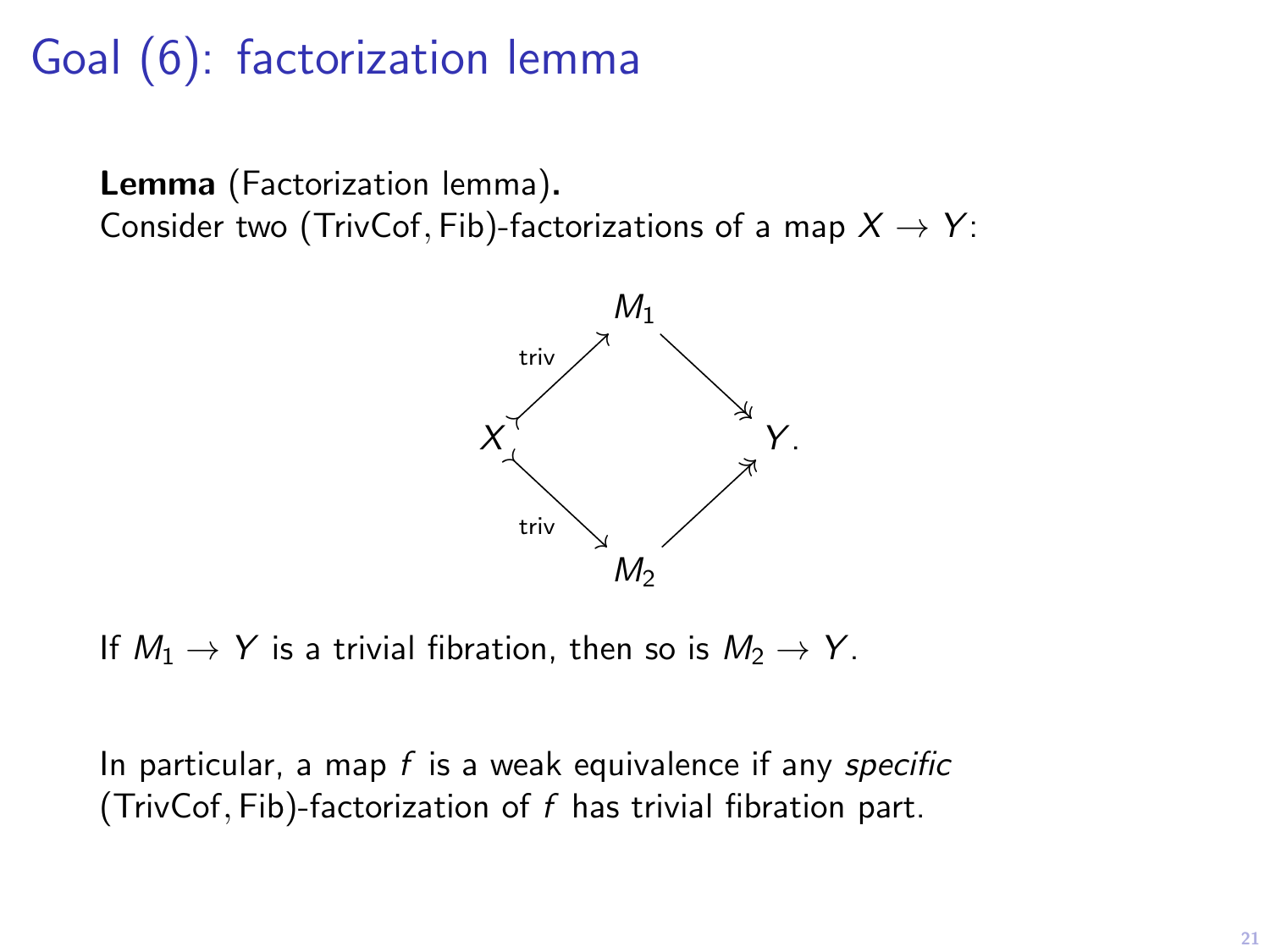# Goal (6): factorization lemma (proof)

#### Proof.

We draw the pullback P of  $M_1 \rightarrow Y$  and  $M_2 \rightarrow Y$  and factor the induced map  $X \rightarrow P$  as a trivial cofibration followed by a fibration:



By the span property,  $N \rightarrow M_1$  and  $N \rightarrow M_2$  are trivial fibrations.

We then use stability of trivial fibrations under pullback and repeated 2-out-of-3 for trivial fibrations relative to fibrations.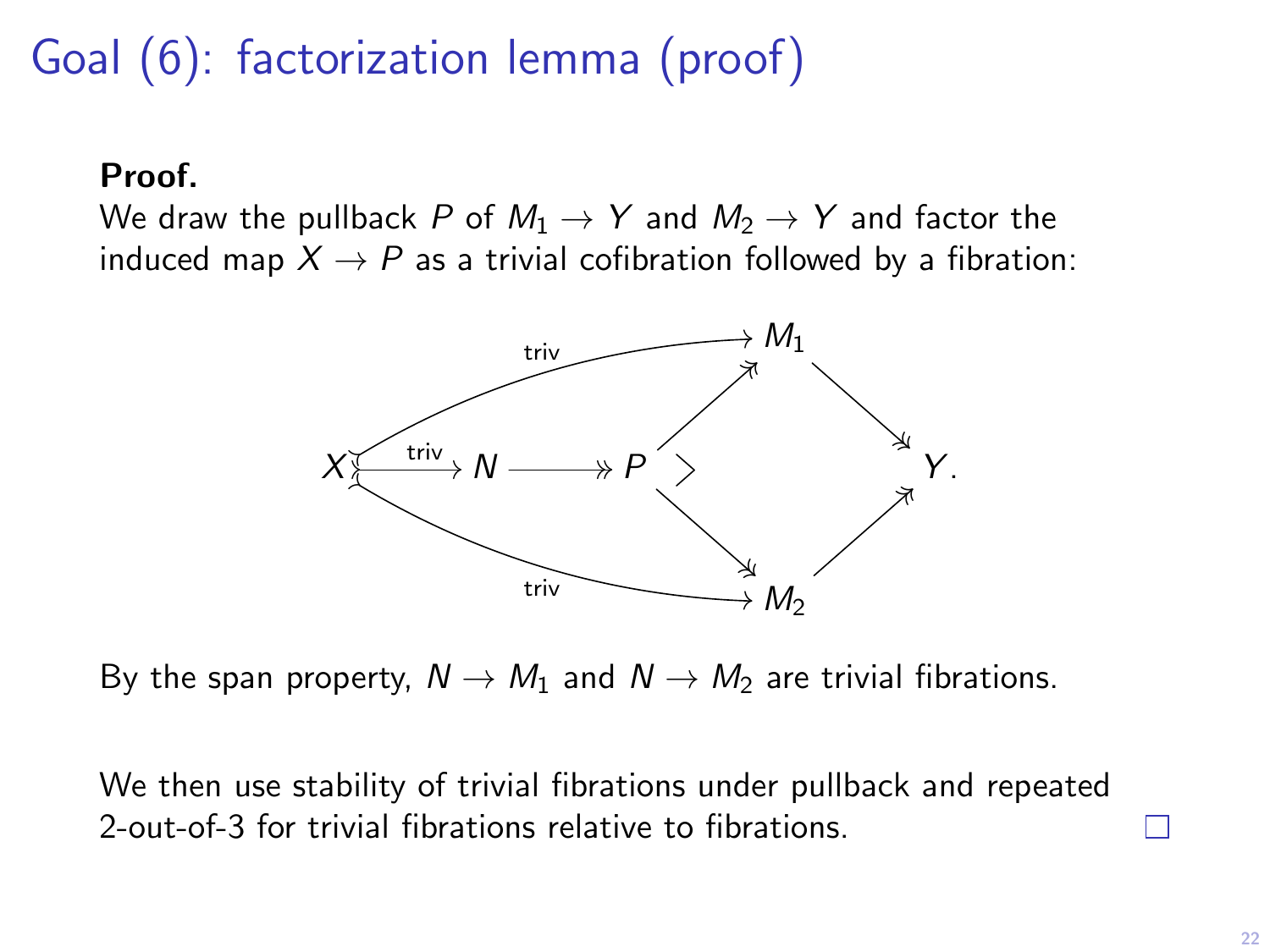### Goal (6) 2-out-of-3 for weak equivalences

Lemma. If two of the maps are weak equivalences, then so is the third:



**Proof.** We start by factoring  $X \rightarrow Y$  and  $Y \rightarrow Z$  into trivial cofibrations followed by fibrations:

$$
X \rightarrow \begin{matrix} 0 \\ \downarrow \\ \downarrow \\ Y \rightarrow \sim \\ \downarrow \\ \downarrow \\ Z \end{matrix}
$$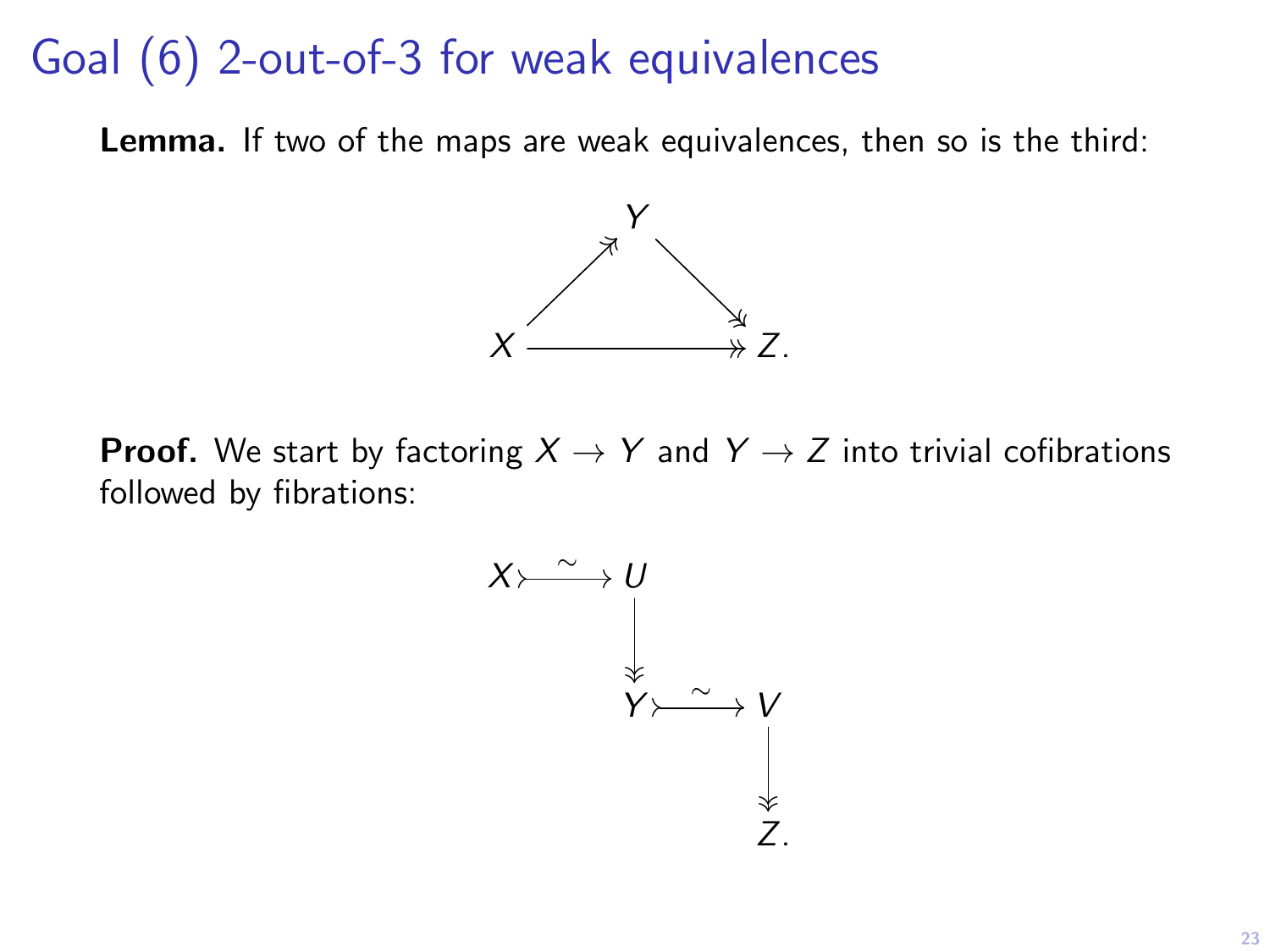### Goal (6): 2-out-of-3 for weak equivalences (easy cases)

Assume first that  $X \rightarrow Y$  is a weak equivalence. Then  $U \rightarrow Y$  is a trivial fibration (factorization lemma). We use pushforward to extend it along the mono  $Y \rightarrow V$ :



Note that  $U \rightarrow M$  is a trivial cofibration by the **Frobenius property**.

By factorization lemma, 2-out-of-3 for trivial fibrations among fibrations:

 $X \rightarrow Z$  weak equivalence  $\iff Y \rightarrow Z$  weak equivalence.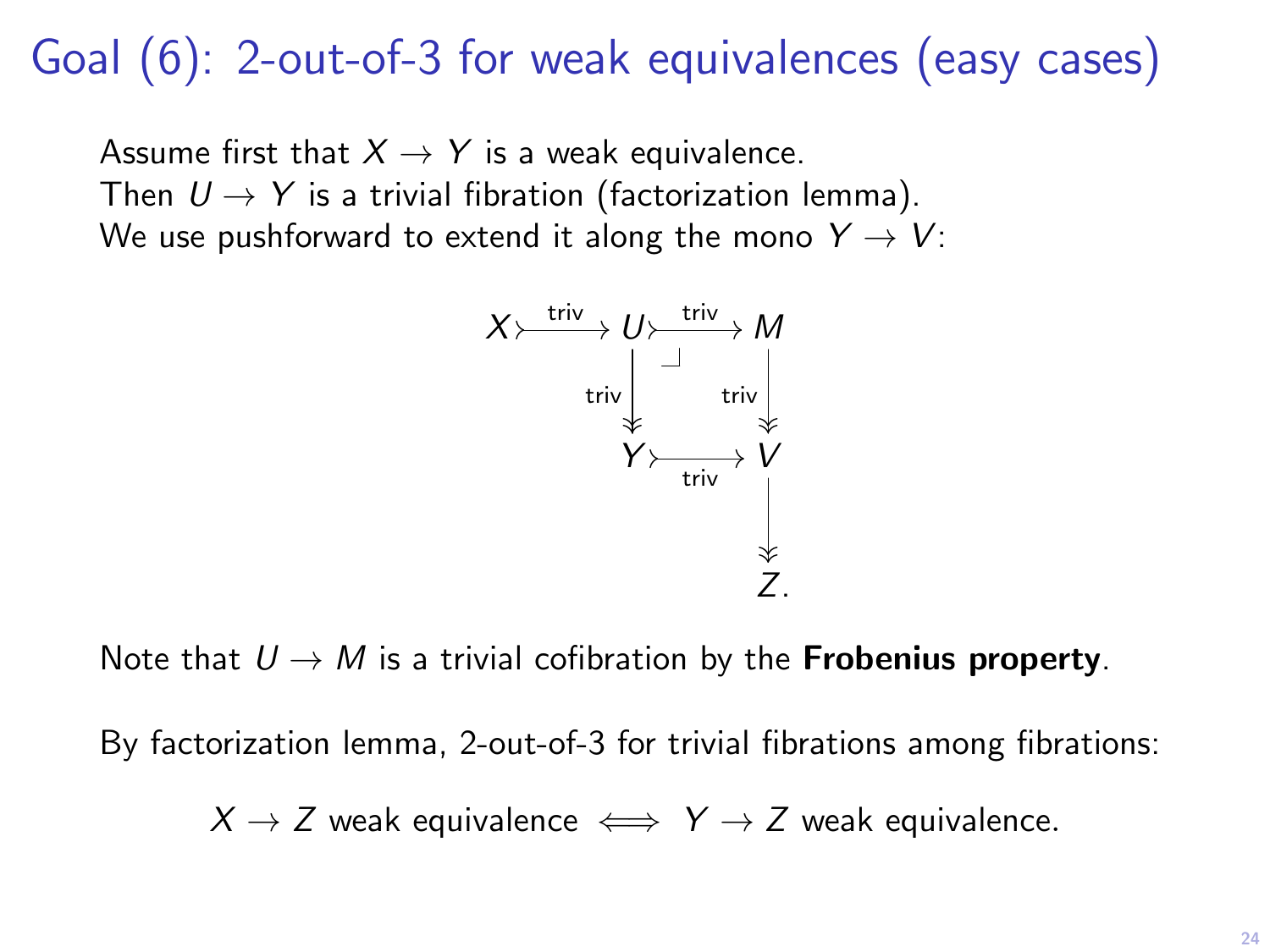### Goal (6): 2-out-of-3 for weak equivalences (hard case)

Assume now that  $X \to Z$  and  $Y \to Z$  are weak equivalences. We use the fibration extension property to extend the fibration  $U \rightarrow Y$ along the trivial cofibration  $Y \rightarrow V$ .



By the factorization lemma,  $M \rightarrow Z$  and  $V \rightarrow Z$  are trivial fibrations. By 2-out-of-3 for trivial fibrations among fibrations, so is  $M \to V$ . Then  $U \rightarrow Y$  is a trivial fibration, making  $X \rightarrow Y$  a weak equivalence.

П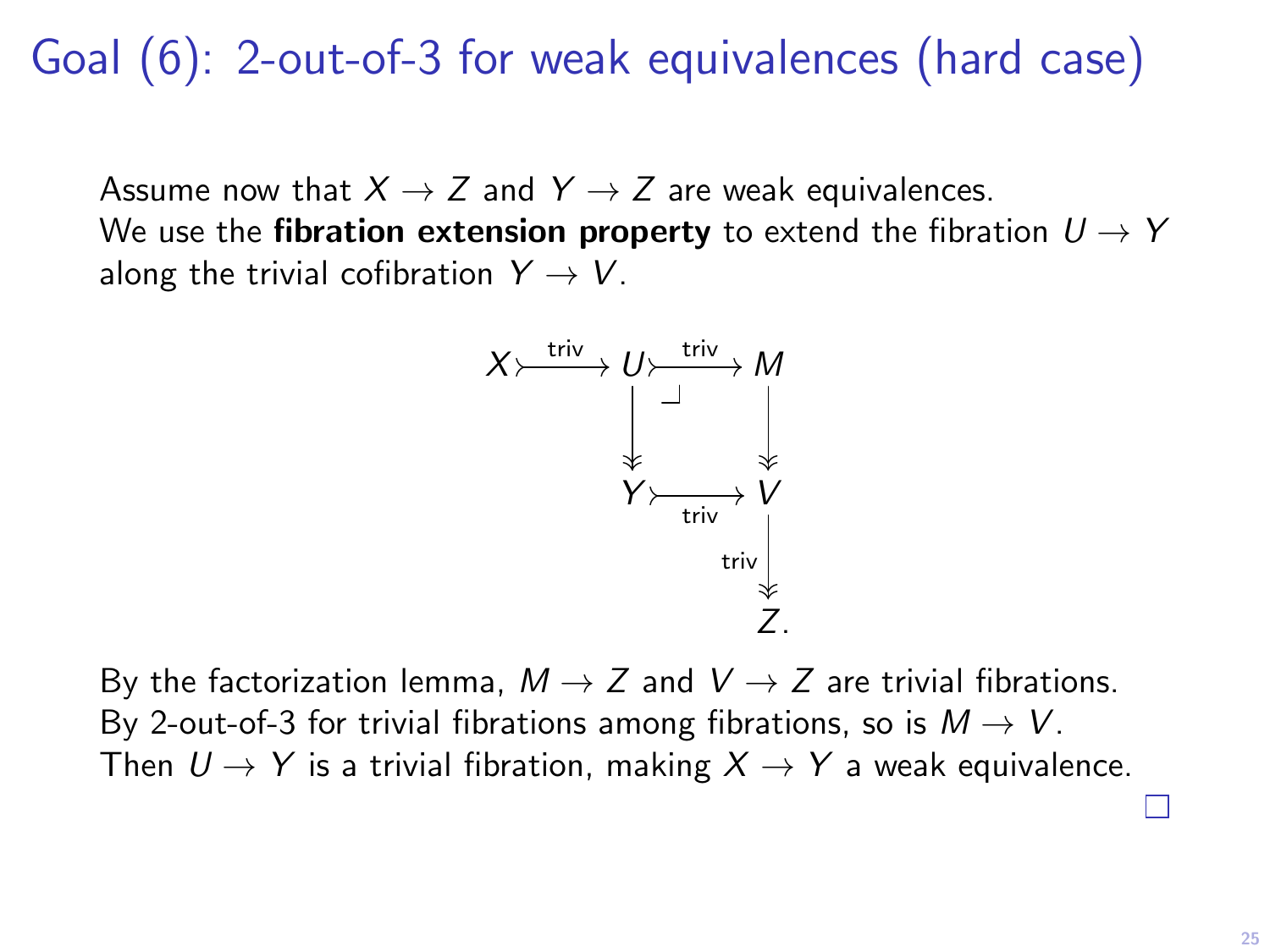# Goal (6): model structure

Thus we have the following.

#### Theorem.

(Weq, Fib, Cof) forms a proper model structure on  $\mathcal{E}$ .

#### Proof.

We have just verified that the weak equivalences Weq fit into the two weak factorization systems and satisfy 2-out-of-3.

Left properness follows from cofibrancy of all objects (M1).

Right properness was shown in the previous talk.

Corollary. Simplicial sets form a proper model category.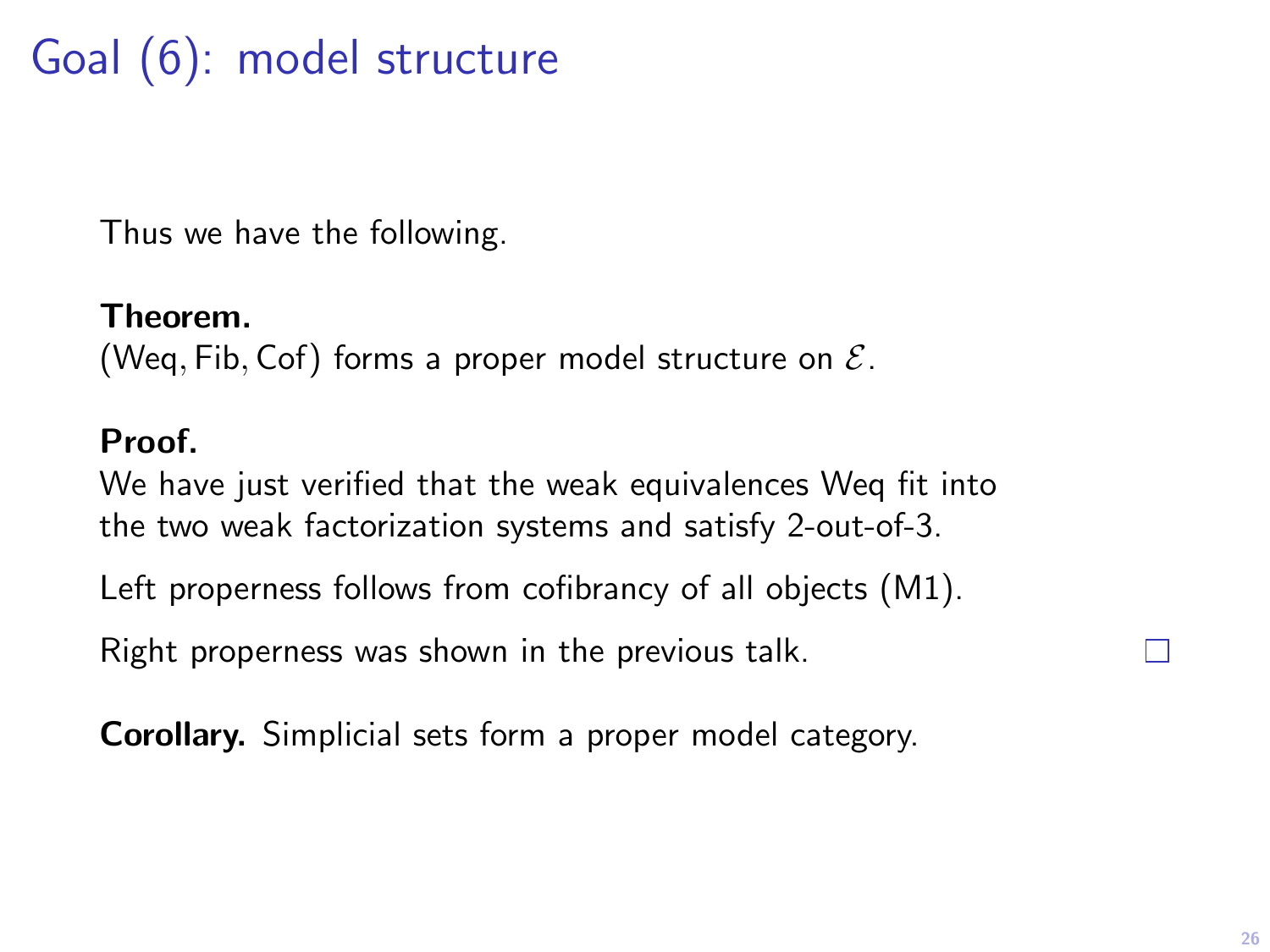# Goal (7): algebraization

We have algebraic analogues of all previous properties, which posit the existence of certain functors involving the category of uniform fibrations.

However, there are two subtle points that require stronger assumptions:

(C6) representables are closed under  $I \otimes (-)$ .

(This replaces non-algebraic locality of fibrations in order to get an algebraic universe of fibrations.)

(M4) M is closed under hom $(I, -)$ .

Altogether, we get an algebraic model structure in a strong sense (due to Emily Riehl and Andrew Swan, next slide).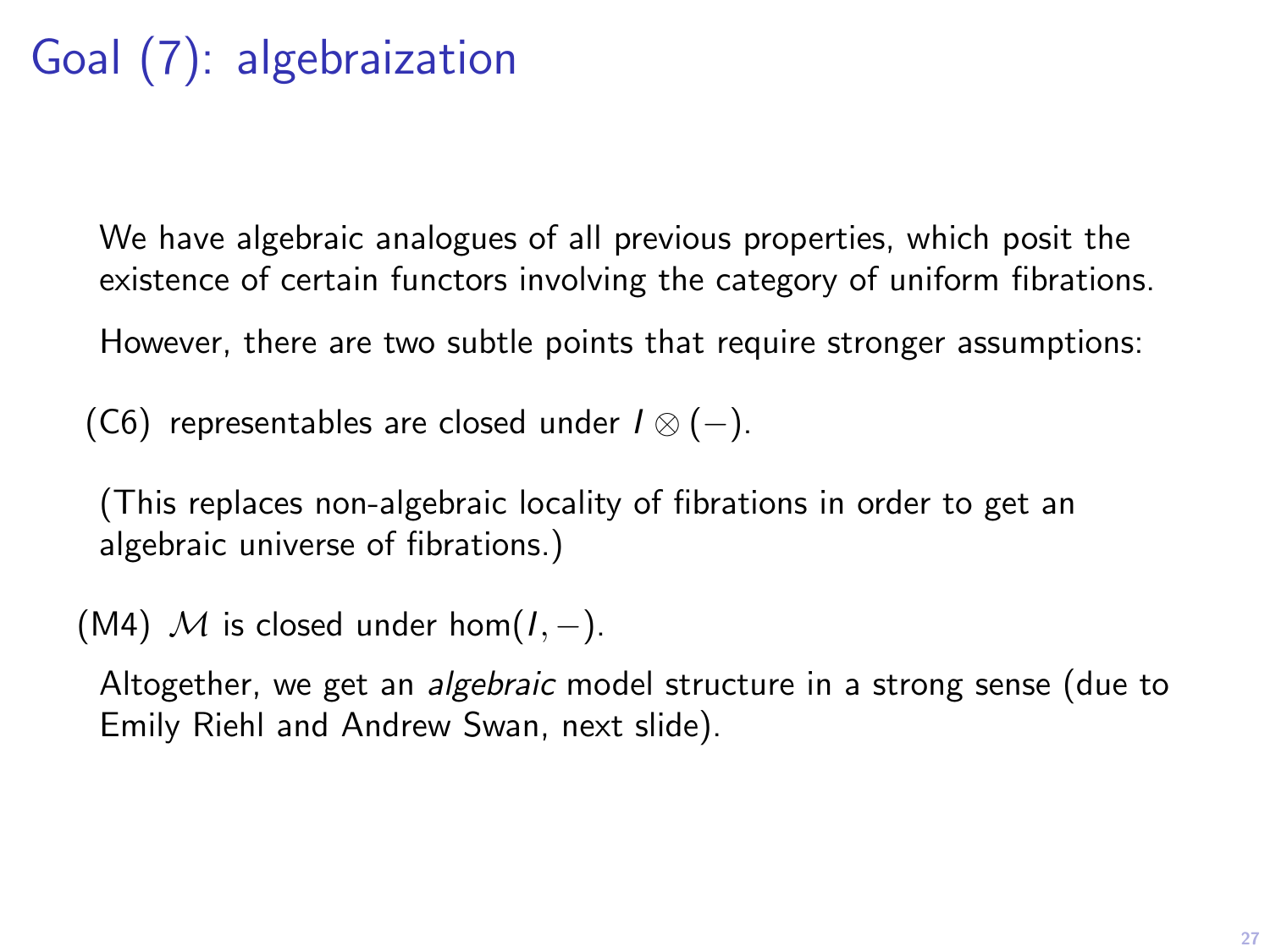Goal (7): algebraic model structure

Definition (Algebraic model structure; Riehl, Swan). An algebraic model structure is a morphism

 $(TrivCof, Fib) \rightarrow (Cof, TrivFib)$ 

of algebraic weak factorization systems together with a category

Wea  $\rightarrow$   $\mathcal{E}^{\rightarrow}$ 

of weak equivalences satisfying functorial 2-out-of-3 and admitting maps over  $\mathcal{E}^{\rightarrow}$  between:

TrivCof and Cof  $\times$   $\epsilon$  → Weg.

TrivFib and Fib  $\times$   $\epsilon \rightarrow$  Weg.

Every ams has an underlying model structure.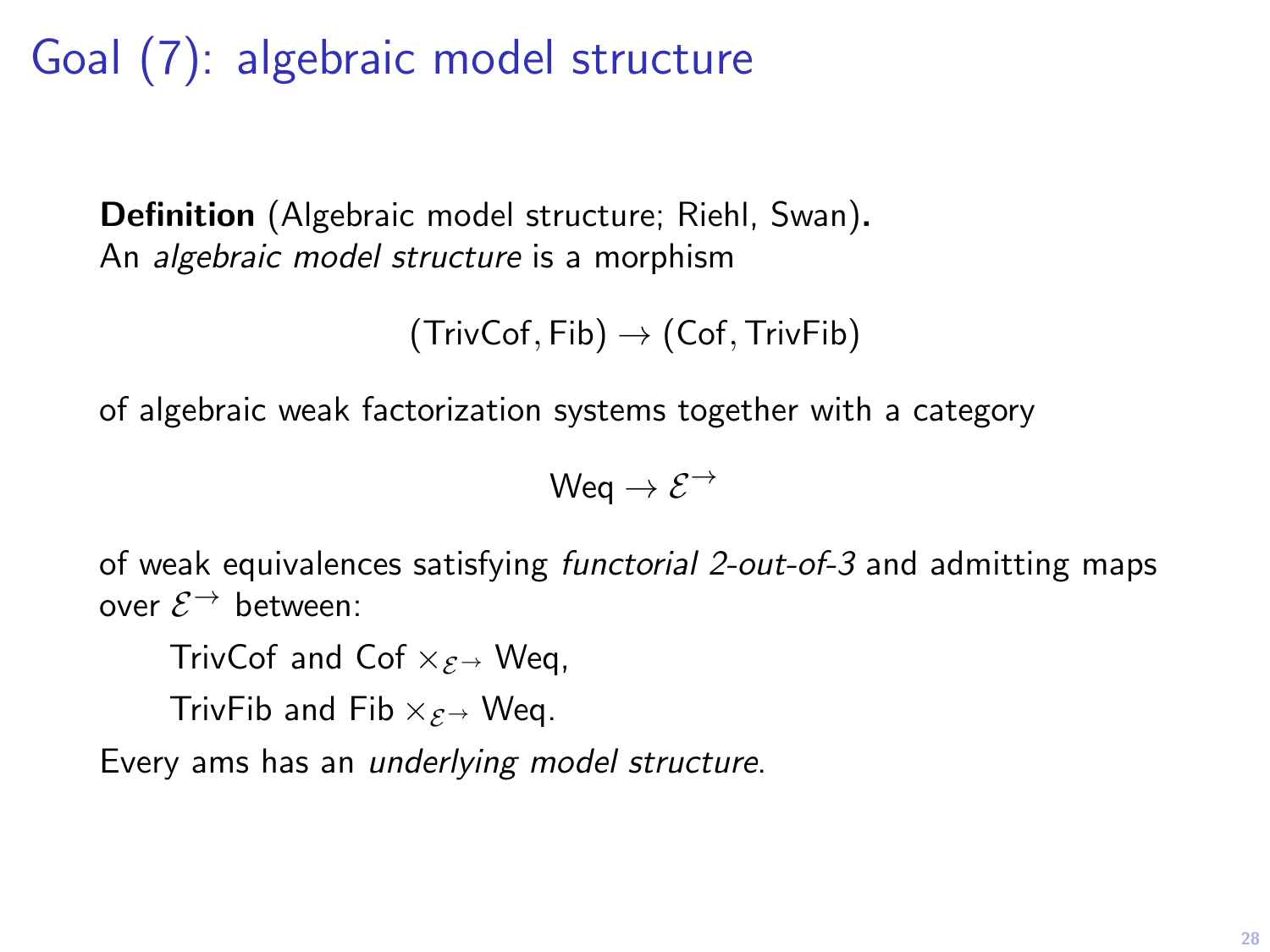# Goal (7): where is (M4) needed?

In an algebraic setting, functorially extending uniform fibrations



should also entail that the lifting structure for  $Y \rightarrow B$  restricts to the lifting structure for  $X \rightarrow A$ .

It is not at all clear from our previous constructions why this should be possible.

Fortunately, we can fix it after the fact.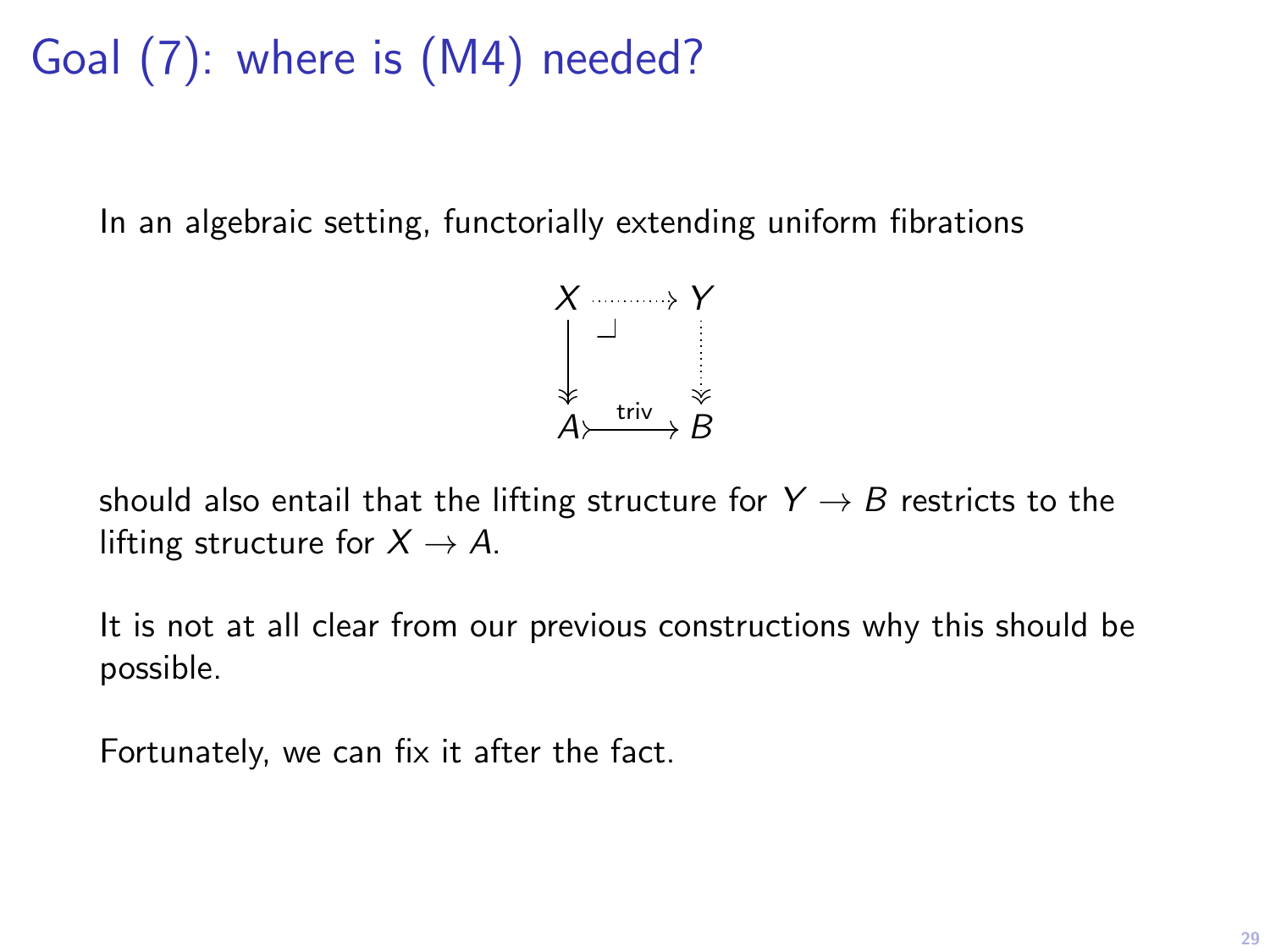# Goal (7): aligning lifting structures (I)

Lemma (Aligning uniform trivial fibrations). In any square



of uniform trivial fibrations, we can uniformly $^1$  replace the uniform trivial fibration structure on  $Y \rightarrow B$  by one that makes the structures cohere.

#### Proof.

Use closure of  $M$  under binary union (M4).

 $\frac{1}{1}$ as in: a functor (TrivFib  $\times$   $\mathcal{E}$  →  $\mathcal{E}$   $\to$   $\mathcal{E}$   $\to$   $\infty$   $\mathcal{E}$   $\to$   $\infty$   $\mathcal{E}$   $\to$   $\infty$   $\mathcal{E}$   $\to$   $\infty$   $\mathcal{E}$   $\to$   $\infty$   $\mathcal{E}$   $\to$   $\infty$   $\mathcal{E}$   $\to$   $\infty$   $\mathcal{E}$   $\to$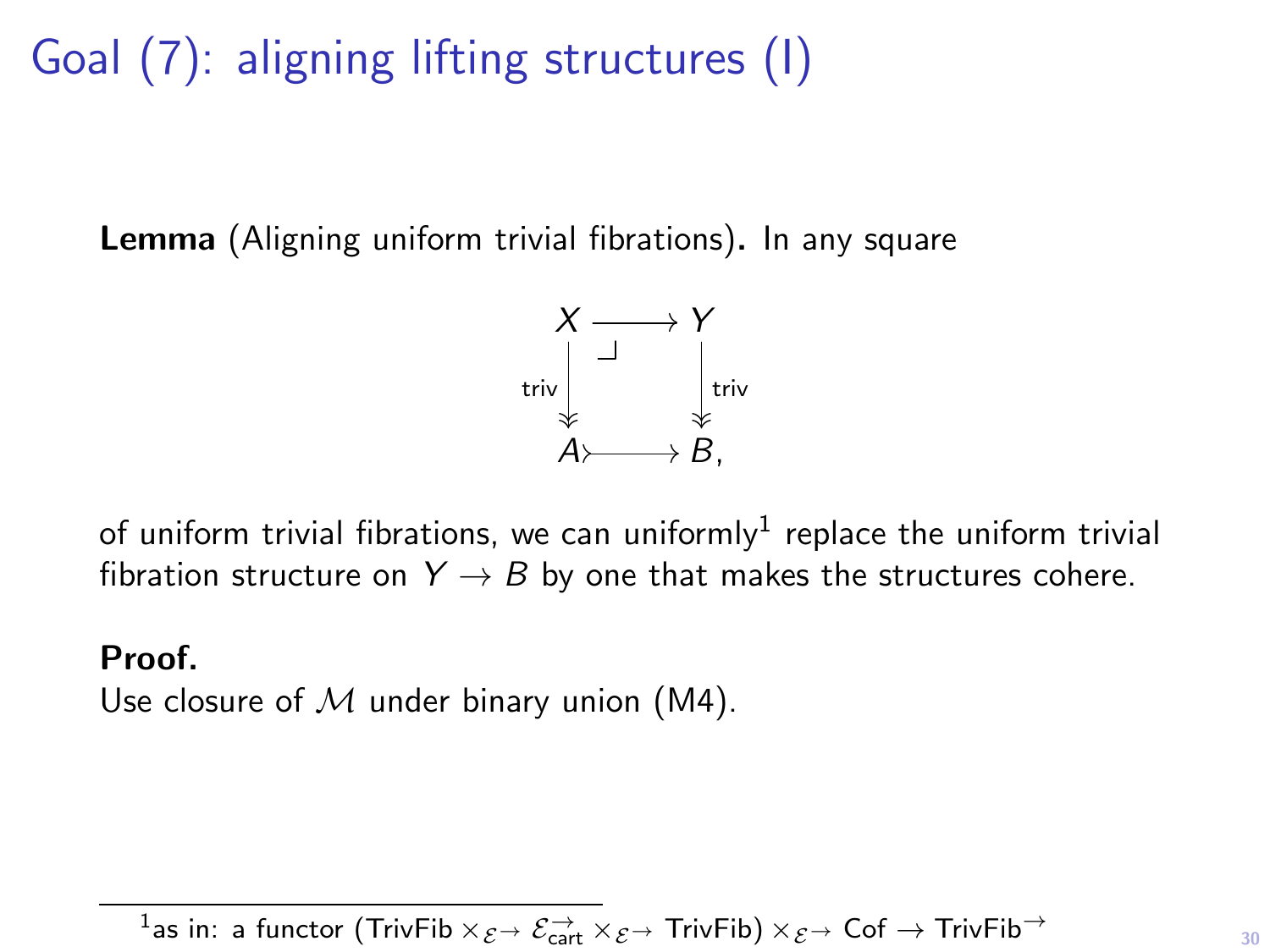# Goal (7): aligning lifting structures (II)

Lemma (Aligning uniform fibrations). In any square



of uniform fibrations, we can uniformly<sup>2</sup> replace the uniform fibration structure on  $Y \rightarrow B$  by one that makes the structures cohere.

#### Proof.

Applying the functor  $\hom(\delta^k,-)$  to both  $X \to A$  and  $Y \to B$  reduces the problem to aligning uniform trivial fibrations over a base change of  $hom(I, A) \to hom(I, B)$ , which is a cofibration by (M4).

```
<sup>2</sup>as in: a functor (Fib \times_{\mathcal{E}} \rightarrow \mathcal{E}_{cart} \times_{\mathcal{E}} \rightarrow Fib) \times_{\mathcal{E}} \rightarrow Cof \rightarrow Fib<sup>-3</sup>
```